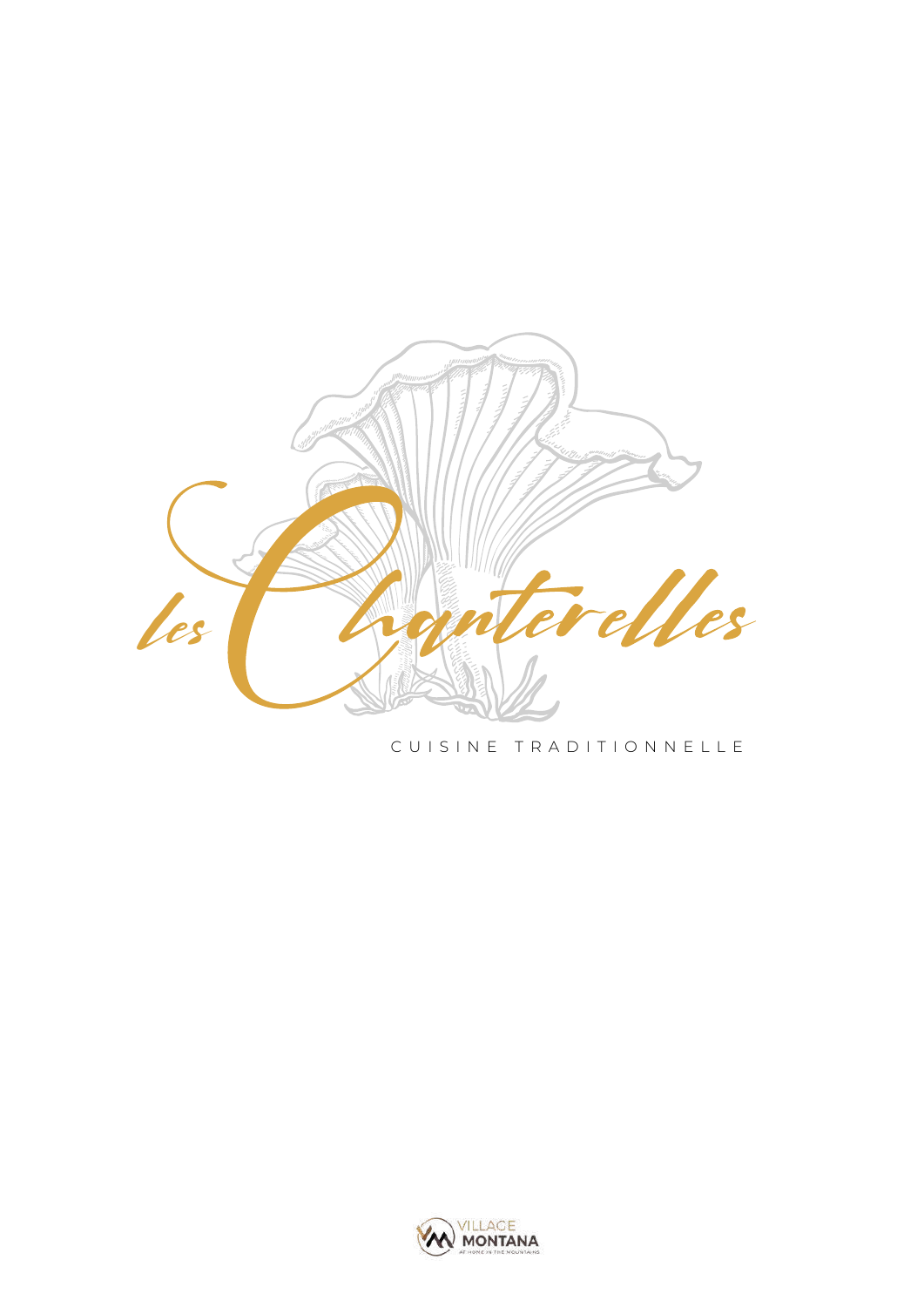

## ENTRÉES *STARTERS*

#### ESCALOPE DE FOIE GRAS DE CANARD POÊLÉE 18

jus aux baies roses Poires de Savoie confites Pan-fried duck foie gras, preserved local pears, red berries juice

### ŒUF PARFAIT ET CRÈME DE MORILLES <sup>12</sup>

mouillettes et jus de viande POACHED EGG AND MORELS CREAM, toasted bread and meat juice

### SAINT-JACQUES POÊLÉES 18

tartine de légumes croquants et émulsion ratatouille PAN – FRIED SCALLOPS, crunchy vegetables toast and ratatouille foam

### SALADE CESAR A LA VOLAILLE

vinaigrette à l'ail et aux anchois CHICKEN CAESAR SALAD, garlick and anchovy dressing

GRANDE / LARGE PETITE / SMALL

<u>12</u> 6

Les tarifs affichés sont en suppléments de votre demi-pension *For our guests in half-board, all prices displayed are on extra charge*

PRIX NETS, TAXES ET SERVICE INCLUS / *NET PRICE INCLUDING SERVICE AND VAT*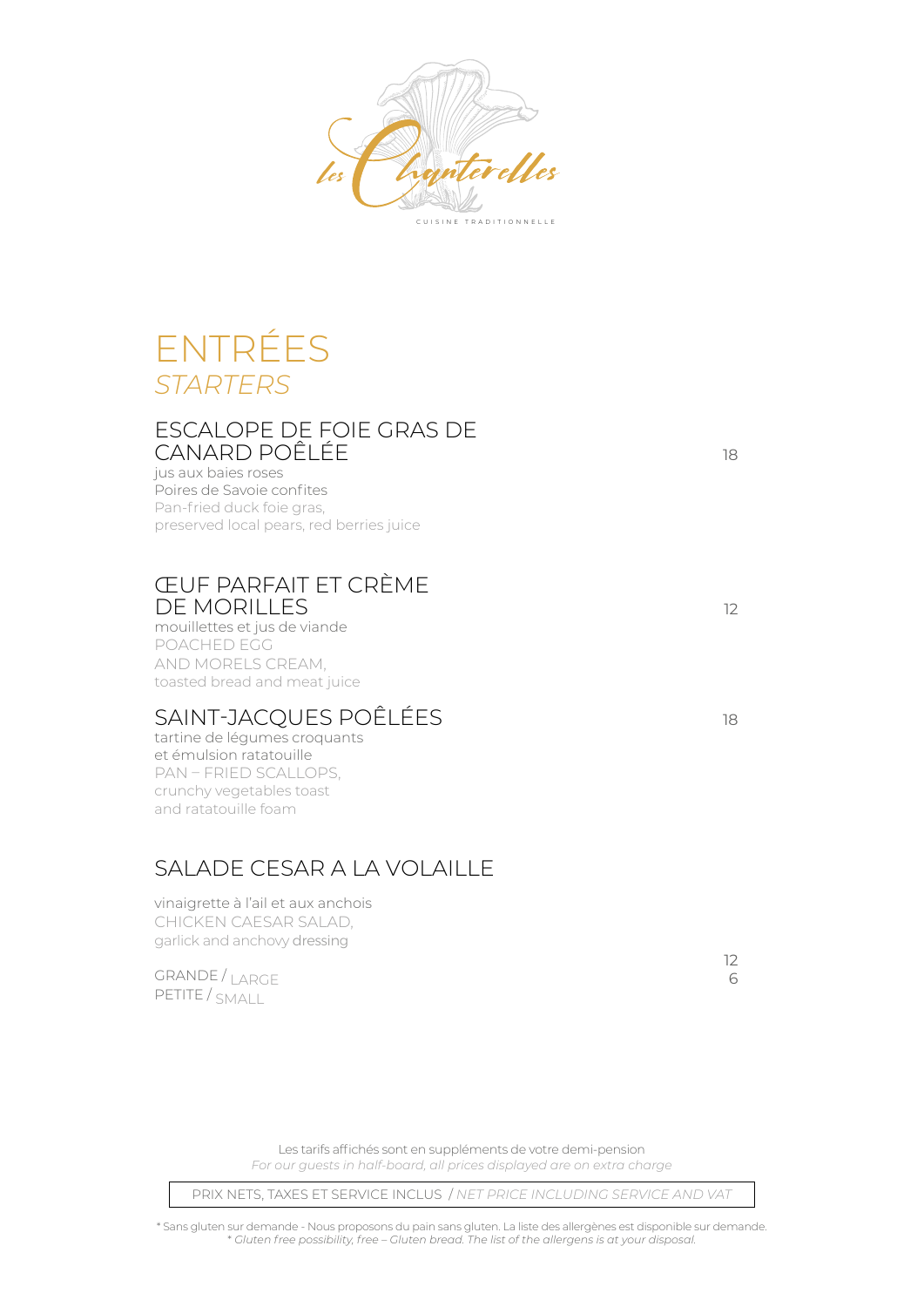

## VIANDES *MEAT*

#### POULET DE BRESSE ET ÉCREVISSES, ASPERGES VERTES 17

16

BRESSE CHICKEN AND CRAYFISH, GREEN ASPARAGUS

### FILET DE BŒUF POÊLÉ, JUS RÉDUIT\*

gratin de pommes de terre et légumes de saison Supplément Rossini 9 PAN–FRIED "SIMMENTHAL" BEEF FILLET, gravy sauce, baked potatoes gratin and season's vegetables Rossini extra charge

### CANON D'AGNEAU RÔTI AU THYM <sup>17</sup>

Gratin de gnocchis et légumes du jour THYME ROASTED baked gnocchis, vegetables of the day

### HAMBURGER DES ALPES 12

Steak haché Angus, rösti de pommes de terre Beaufort, lard grillé et oignons confits, Frites de patates douces & salade verte ALPS HAMBURGER Angus meat, potatoes rösti, Beaufort, grilled bacon, preserved onions, Sweet potatoes fries and green salad

## POISSONS *FISH*

### FILETS DE SOLE MEUNIÈRE 17

pommes de terre écrasées, Tartare de légumes mi-cuit SOLE FILLETS MEUNIÈRE STYLE, mashed potatoes and tartar season's vegetables

#### OMBLE CHEVALIER DE LAC CUIT MEUNIÈRE 14

beurre aux amandes, tartare de légumes et pommes de terre Roseval PAN – FRIED CHAR LAKE – FISH, almonds butter sauce, vegetables tartar and potatoes

Les tarifs affichés sont en suppléments de votre demi-pension *For our guests in half-board, all prices displayed are on extra charge*

PRIX NETS, TAXES ET SERVICE INCLUS / *NET PRICE INCLUDING SERVICE AND VAT*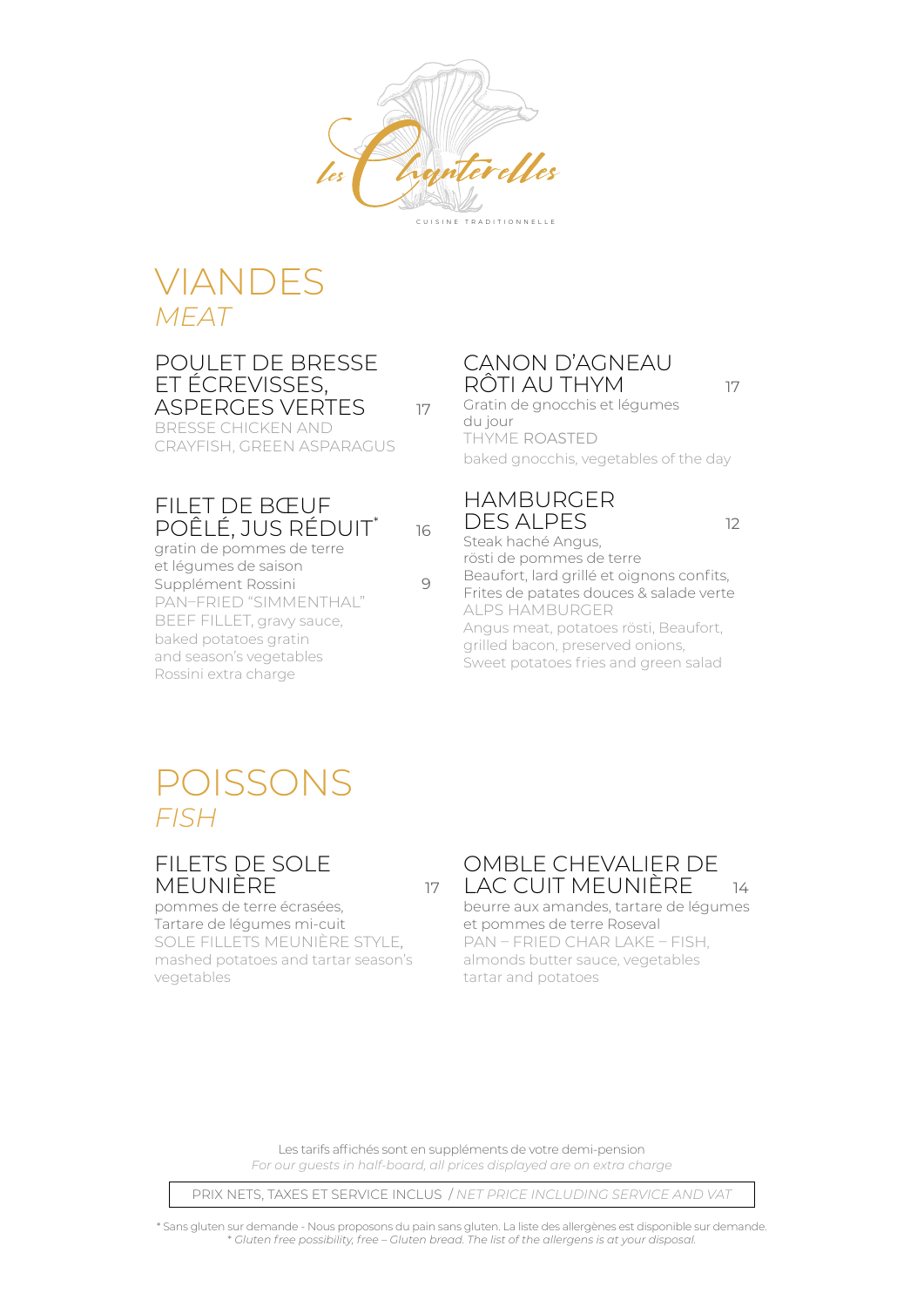

## DINER DU LUNDI *MONDAY DINNER*

## CRÈME DE PETITS POIS

CREAM OF SMALL PEAS SOUP

#### NEMS AUX CREVETTES, SALADE MENTHOLÉE, SAUCE NEM

SHRIMP SPRING ROLLS, MINT SALAD AND NEM SAUCE

**OU /** *OR*

PRESSÉ DE TOMATES ET MOZARELLA, HUILE DE BASILIC TOMATO AND MOZZARELLA CHEESE, BASIL OIL

FILET MIGNON DE PORC AUX AGRUMES, LASAGNES AUX LÉGUMES PORK FILLET WITH CITRUS FRUIT SAUCE, VEGETABLES LASAGNE

**OU /** *OR*

FILET DE DORADE À LA PLANCHA, SAUCE VIERGE, BEIGNETS DE COURGETTES ET PURÉE DE POIS **CHICHES** 

GRILLED SEA BREAM, OIL OF TOMATOES, ZUCCHINI FLOWERS DOUGHNUTS AND MASHED CHICKPEAS

> BUFFET DE FROMAGES CHEESE BUFFET

BUFFET DE DESSERTS SWEET BUFFET

PRIX NETS, TAXES ET SERVICE INCLUS / *NET PRICE INCLUDING SERVICE AND VAT*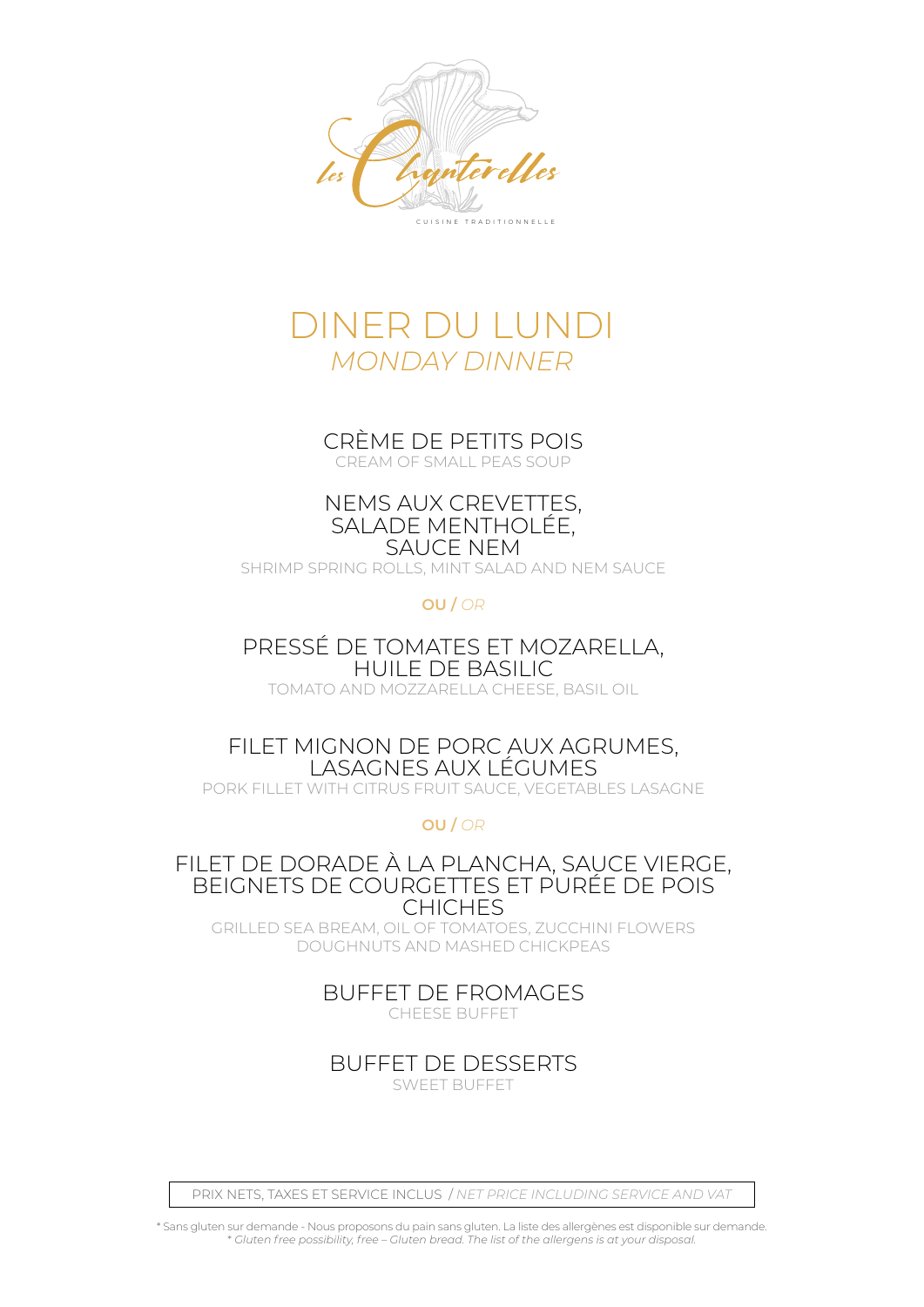



CRÈME DE POTIRON CREAM OF PUMPKIN SOUP

### CASSOLETTE DE CHAMPIGNONS À LA PERSILLADE

PAN-FRIED MUSHROOMS WITH PARSLEY

**OU /** *OR*

#### SAUMON FUMÉ MAISON, BLINIS ET CRÈME LÉGÈRE

HOME-MADE SMOKED SALMON WITH PANCAKES, WHIPPED CREAM

#### PARMENTIER DE CANARD, JUS AU MIEL ET FEVES AU BEURRE DUCK PARMENTIER,

HONEY JUICE AND BUTTERED BEANS

**OU /** *OR*

FILET DE LOTTE AUX AROMATES, RISOTTO AU PERSIL ET TOMATES SECHEES MONKFISH FILLET WITH HERBS, PARSLEY RISOTTO AND SUN DRIED TOMATOES

### BUFFET DE FROMAGES

CHEESE BUFFET

### BUFFET DE DESSERTS

SWEET BUFFET

PRIX NETS, TAXES ET SERVICE INCLUS / *NET PRICE INCLUDING SERVICE AND VAT*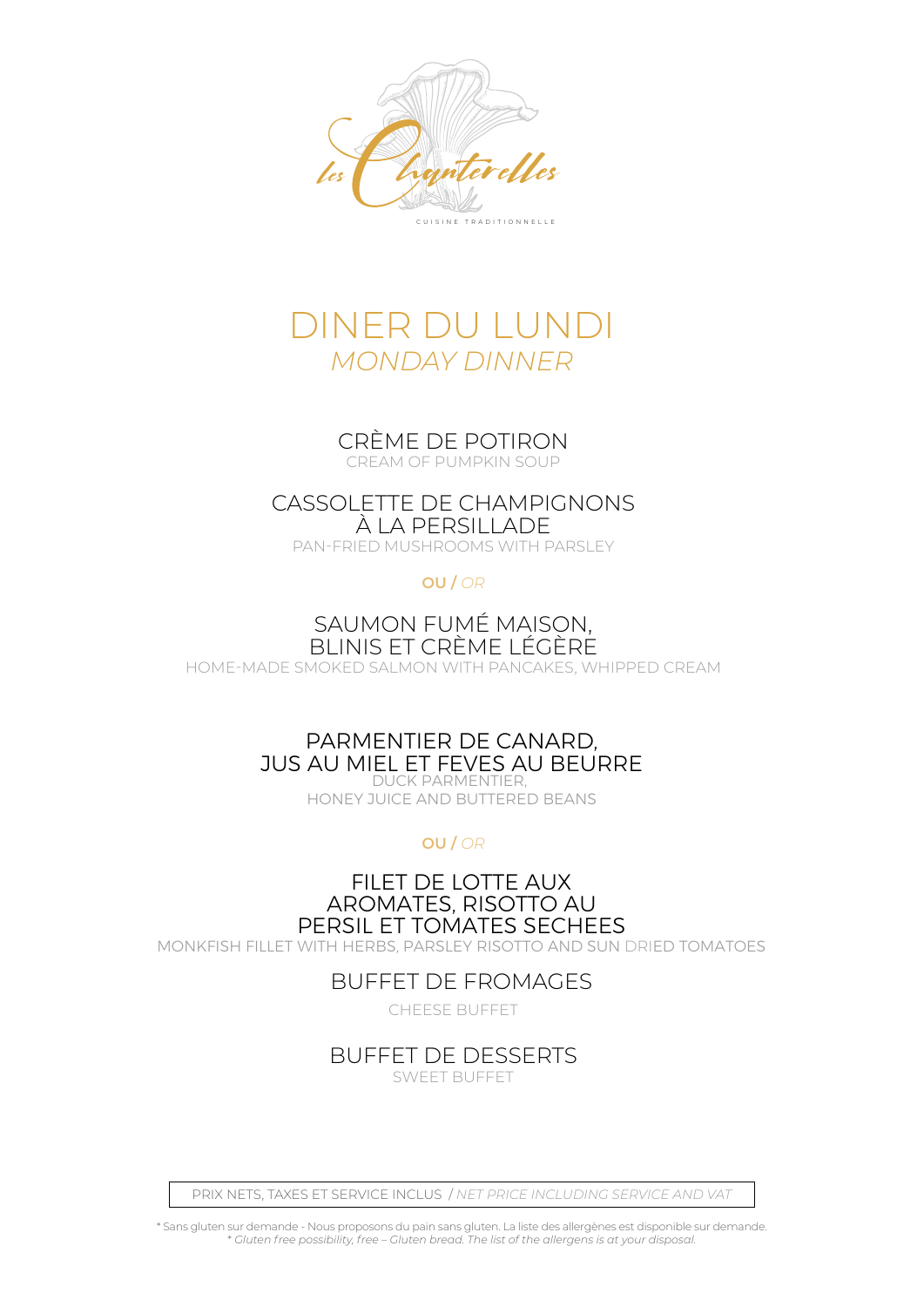

## DINER DU MARDI *THUESDAY DINNER*

### CRÈME DE CHÂTAIGNES ET BUTTERNUT

CREAM OF CHESNUT AND PUMPKIN SOUP

### RISOTTO AUX GIROLLES ET CROUSTILLANTAU PARMESAN

CHANTERELLES RISOTTO, CRUNCHY PARMESAN TOAST

**OU /** *OR*

TARTINE DE GUACAMOLE, VIANDE SÉCHÉE ET ASPERGES VERTES

MASHED AVOCADO TOAST, DRIED MEAT AND GREEN ASPARAGUS

#### DOS DE COLIN, BEURRE NANTAIS, TOMBÉED'ÉPINARDS ET POMMES DE TERRE FONDANTES

HAKE FILLET WITH SCHALLOTS – BUTTER SAUCE, FRESH SPINACH AND POTATOES

### **OU /** *OR*

SUPRÊME DE POULET FERMIER À L'ESTRAGON, LIGUINES AU BEURRE ET POÊLÉE DE LÉGUMES

ROASTED HOME – FARM CHICKEN BREAST WITH TARRAGON, PASTA AND VEGETABLES

> BUFFET DE FROMAGES CHEESE BUFFET

BUFFET DE DESSERTS SWEET BUFFET

PRIX NETS, TAXES ET SERVICE INCLUS / *NET PRICE INCLUDING SERVICE AND VAT*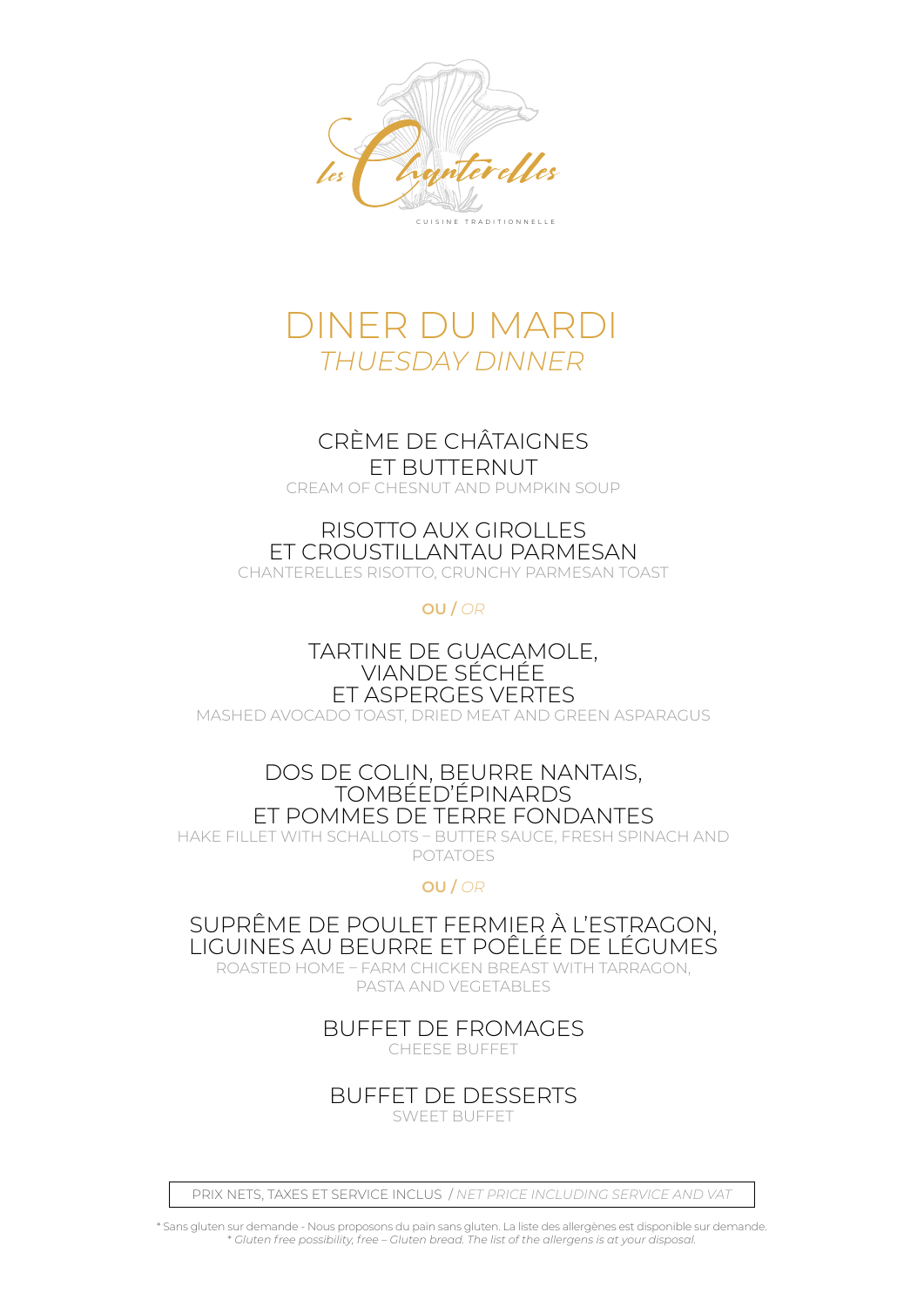

## DINER DU MARDI *THUESDAY DINNER*

### CRÈME DE LÉGUMES

CREAM OF VEGETABLES SOUP

### FEUILLETÉ D'ŒUF POCHÉ, LARD ET CHAMPIGNONS

POACHED EGG PASTRY, BACON AND MUSHROOMS

#### **OU /** *OR*

### PRESSÉ DE TOMATES ET MOZZARELLA, HUILE DE BASILIC

TOMATO AND MOZZARELLA CHEESE, BASIL OIL

### CONFIT D'AGNEAU RÔTIES AU ROMARIN, TIAN DE LÉGUMES ET GNOCCHIS

ROASTED LAMB FILLET WITH ROSEMARY, SOUTH VEGETABLES AND POTATOES GNOCCHIS

**OU /** *OR*

GAMBAS EN CASSOLETTE, AUBERGINES CONFITES ET RIZ SAUVAGE KING PRAWNS STEW, PRESERVED EGGPLANT AND WILD RICE

> BUFFET DE FROMAGES CHEESE BUFFET

BUFFET DE DESSERTS SWEET BUFFET

PRIX NETS, TAXES ET SERVICE INCLUS / *NET PRICE INCLUDING SERVICE AND VAT*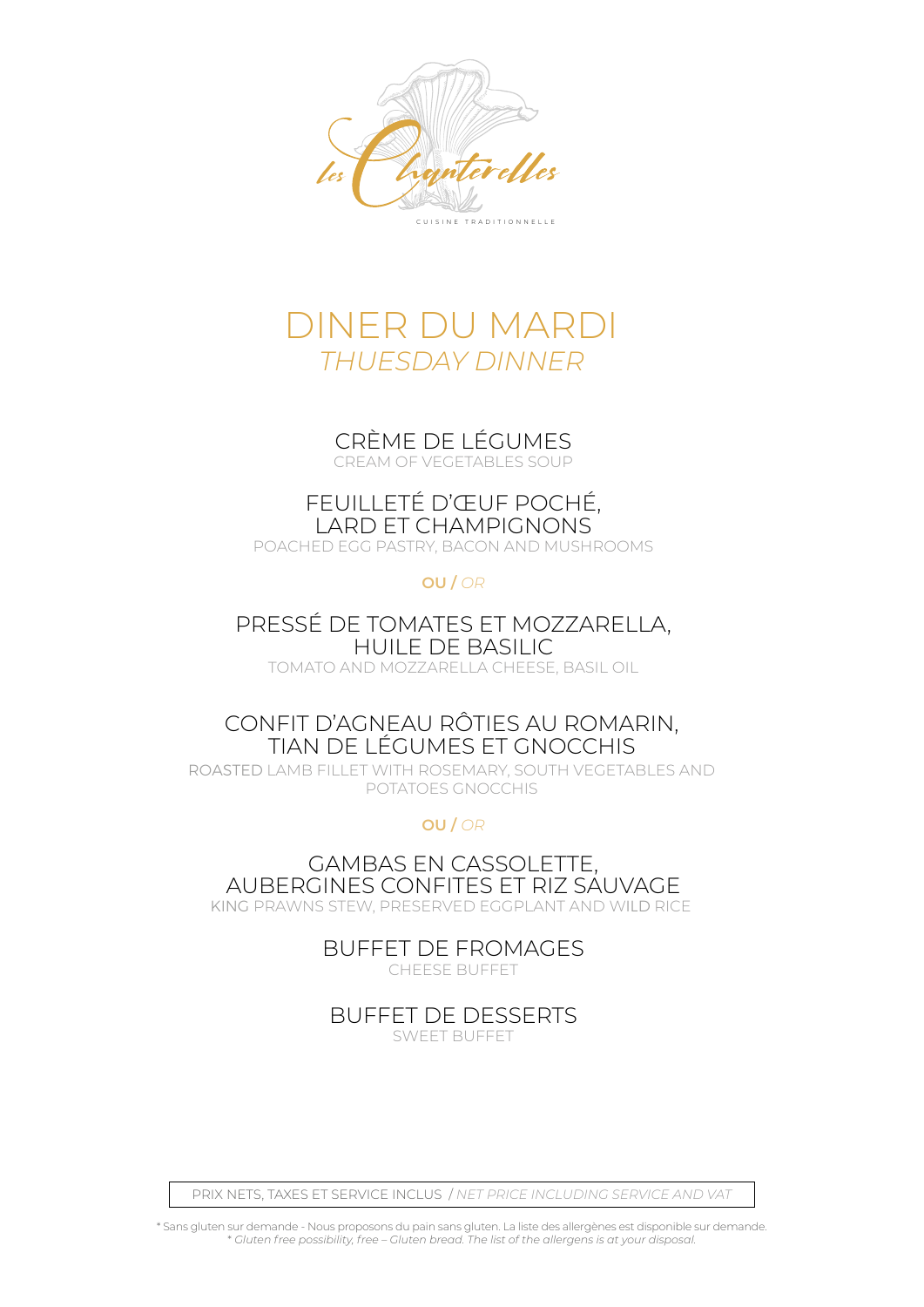

## DINER DU MERCREDI *WEDNESDAY DINNER*

### CRÈME DE LÉGUMES

CREAM OF VEGETABLES SOUP

SALADE SAVOYARDE ET CARMINE, VINAIGRETTE AU XÉRÈS LOCAL MIXED SALAD WITH SHERRY VINEGAR SAUCE

**OU /** *OR*

### GAMBAS RÔTIES, PURÉE D'ARTICHAUTS ET VINAIGRETTE À L'ORANGE

ROASTED KING PRAWNS, ARTICHOKES AND ORANGE VINEGAR SAUCE

### PAVÉ DE SAUMON POÊLÉ, COULIS DE TOMATES, LENTILLES CORAIL ET POIS GOURMANDS

PAN – FRIED SALMON FILLET, TOMATO SAUCE, LENTILS AND FLAT PEAS

**OU /** *OR*

CONFIT D'AGNEAU RÔTIES AU ROMARIN, TIAN DE LÉGUMES ET GNOCCHIS DE POMMES DE TERRE

PRESERVED LAMB WITH ROSEMARY, SOUTH VEGETABLES AND POTATOES GNOCCHI

### BUFFET DE FROMAGES

CHEESE BUFFET

BUFFET DE DESSERTS

SWEET BUFFET

PRIX NETS, TAXES ET SERVICE INCLUS / *NET PRICE INCLUDING SERVICE AND VAT*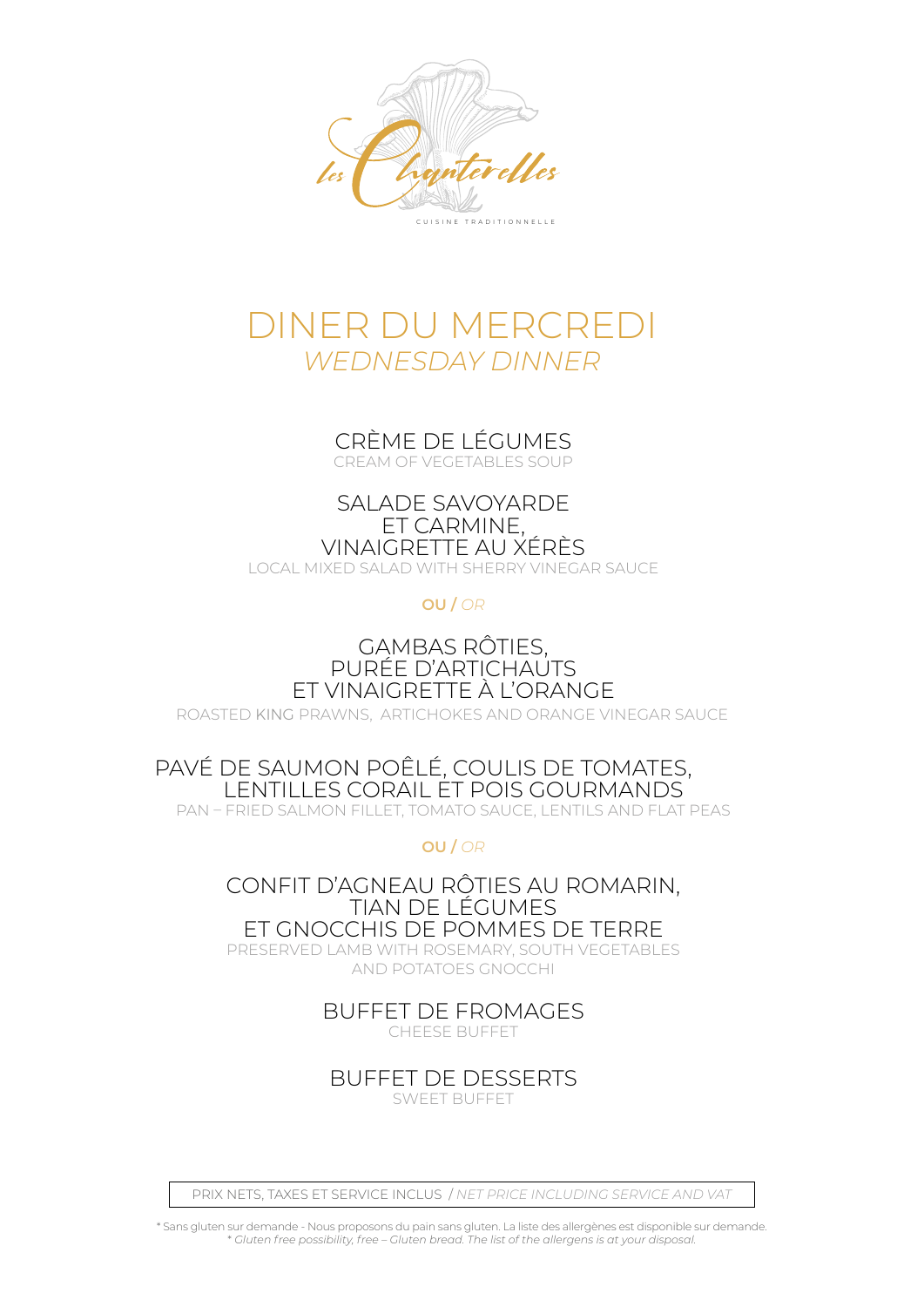

## DINER DU MERCREDI *WEDNESDAY DINNER*

CRÈME DE PANAIS

PARSNIP CREAM SOUP

TARTARE DE THON ET COURGETTES, VINAIGRETTE AUX HERBES

TUNA TARTAR AND ZUCCHINI, HERBS VINEGAR SAUCE

#### **OU /** *OR*

RAVIOLES DE ROYAN, CRÈME BASILIC, CONCASSÉE DE TOMATES SMALL GOAT CHEESE RAVIOLI, BASIL CREAM, TOMATO SAUCE

#### ASSIETTE DU PÊCHEUR, BEURRE BLANC, FONDUE DE POIREAUX ET POMMES DE TERRE À L'ANGLAISE

FISH PLATTER WITH LEMON – BUTTER SAUCE, LEEKS STEW AND BOILED POTATOES

**OU /** *OR*

CARRÉ DE PORC IBÉRIQUE AU CHORIZO, GRATIN DE CROZETS ET ENDIVES BRAISÉES

STUFFED PORK RIB WITH CHORIZO, BAKED CROZETS PASTA AND BRAISED CHICORY

> BUFFET DE FROMAGES CHEESE BUFFET

BUFFET DE DESSERTS SWEET BUFFET

PRIX NETS, TAXES ET SERVICE INCLUS / *NET PRICE INCLUDING SERVICE AND VAT*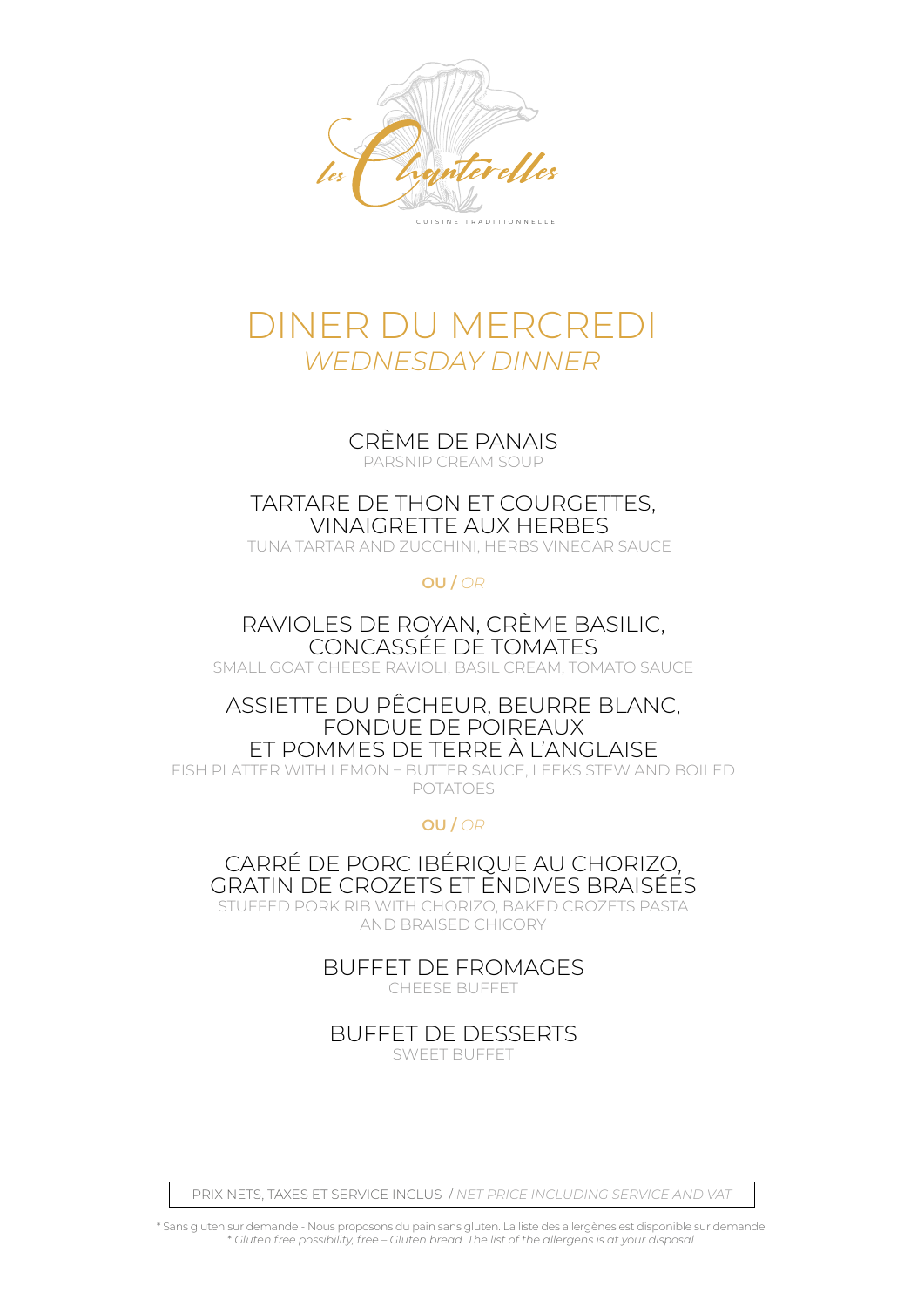



### CRÈME DE POTIRON

CREAM OF PUMPKIN SOUP

RAVIOLES DE ROYAN, CRÈME DE BASILIC, CONCASSÉE DE TOMATES

SMALL GOAT CHEESE RAVIOLI, BASIL CREAM, TOMATO SAUCE

**OU /** *OR*

SALADE DE BLANCS DE SEICHE À LA PERSILLADE, TARTARE DE LÉGUMES CROQUANTS

PAN-FRIED SQUID SALAD WITH PARSLEY, CRUNCHY VEGETABLES

#### PAVÉ DE THON À LA PLANCHA ET HUILE VIERGE, PIPERADE ET PÂTES FREGOLA SARDA

GRILLED TUNA WITH VIRGIN OIL OLIVE, RED PEPPER STEW AND FREGOLA SARDA PASTA

**OU /** *OR*

 SUPRÊME DE PINTADE RÔTIE, RÉDUCTION AU MIEL, POLENTA MOELLEUSE ET POIVRONS CONFIT ROASTED GUINEA FOWL FILLET, HONEY SAUCE, LOCAL

CREAMY POLENTA AND CONFIT RED PEPPER

BUFFET DE FROMAGES

CHEESE BUFFET

BUFFET DE DESSERTS

SWEET BUFFET

PRIX NETS, TAXES ET SERVICE INCLUS / *NET PRICE INCLUDING SERVICE AND VAT*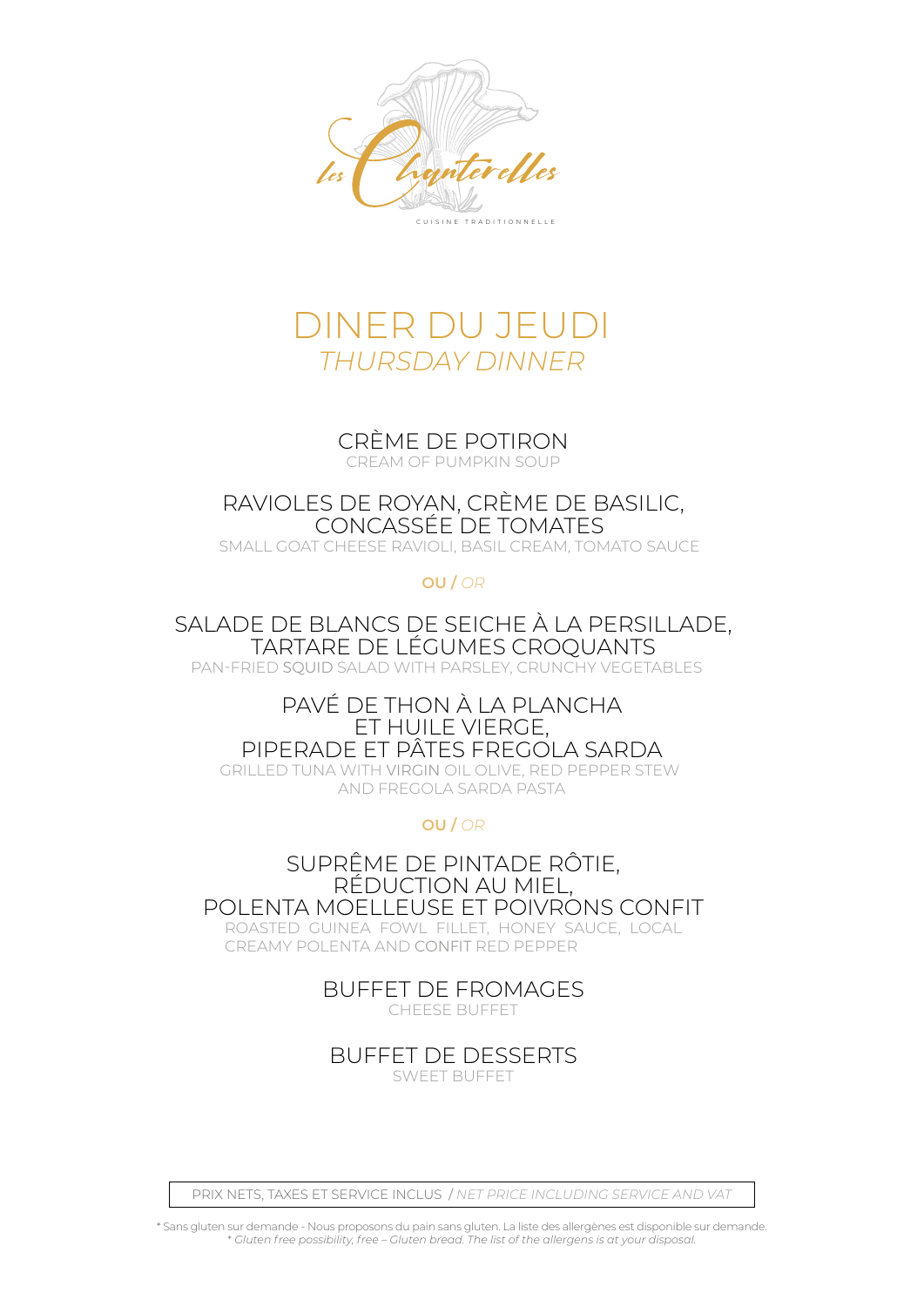



### CRÈME DE LENTILLES CORAIL

CREAM OF CORAIL LENTILS SOUP

#### SALADE DE QUINOA, FÉTA À L'HUILE DE BASILIC ET CITRON VERT

QUINOA SALAD, GREEK CHEESE WITH BASIL OIL AND LIME

**OU /** *OR*

« SOT L'Y LAISSE » DE POULET ET CHAMPIGNONS, JUS DE VIANDE

CHICKEN OYSTERS - WITH MUSHROOMS, MEAT JUICE

#### QUASI DE VEAU BRAISE ET SON JUS, POLENTA CREMEUSE ET CAROTTE VICHY BRAISED VEAL FILLET WITH ITS JUICE, PLUFFY POLENTA AND

VICHY CARROTS

**OU /** *OR*

DOS DE CABILLAUD POCHE, TARTARE DE PETITS LEGUMES ET POMMES DE TERRE ANNA POACHED COD FISH, VEGETABLE TARTARE AND PAN-FRIED POTATOES

> BUFFET DE FROMAGES CHEESE BUFFET

BUFFET DE DESSERTS

SWEET BUFFET

PRIX NETS, TAXES ET SERVICE INCLUS / *NET PRICE INCLUDING SERVICE AND VAT*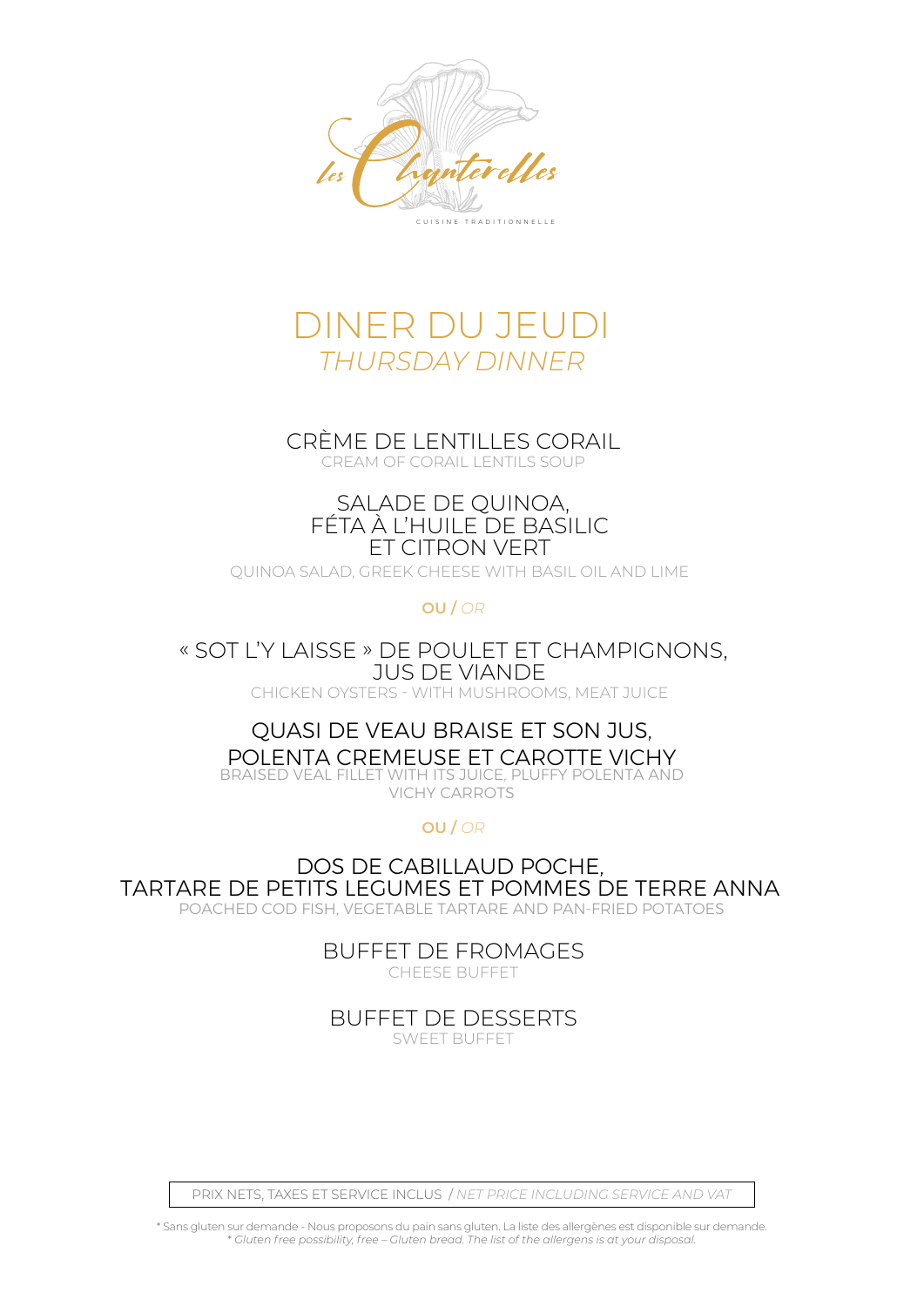

## DINER DU VENDREDI *FRIDAY DINNER*

POTAGE DE POIREAUX LEEK SOUP

NOIX DE SAINT-JACQUES RÔTIES, CAROTTE CONFITE ET ÉMULSION AU NOILLY PRAT ROASTED SCALLOPS, CONFIT CARROT AND NOILLY PRAT SAUCE

**OU /** *OR*

FOIE GRAS DE CANARD, PAIN TOASTÉ ET CHUTNEY DUCK FOIE GRAS TERRINE, TOASTED BREAD AND CHUTNEY

> FILET DE BŒUF À LA PLANCHA, SAUCE BÉARNAISE ALLÉGÉE, POMMES DE TERRE PONT-NEUF ET ASPERGES VERTES

GRILLED BEEF FILLET, LIGHT TARRAGON SAUCE, PAN-FRIED BIG POTATOES, GREEN ASPARAGUS

**OU /** *OR*

FILET DE TURBOT RÔTI AUX GOUSSES D'AIL, POUSSES D'ÉPINARD ET CRÉMEUX DE PATATES DOUCES

ROASTED TURBOT FILLET WITH GARLIC, BABY SPINACH, SWEET POTATOES MASH

BUFFET DE FROMAGES

CHEESE BUFFET

BUFFET DE DESSERTS

SWEET BUFFET

PRIX NETS, TAXES ET SERVICE INCLUS / *NET PRICE INCLUDING SERVICE AND VAT*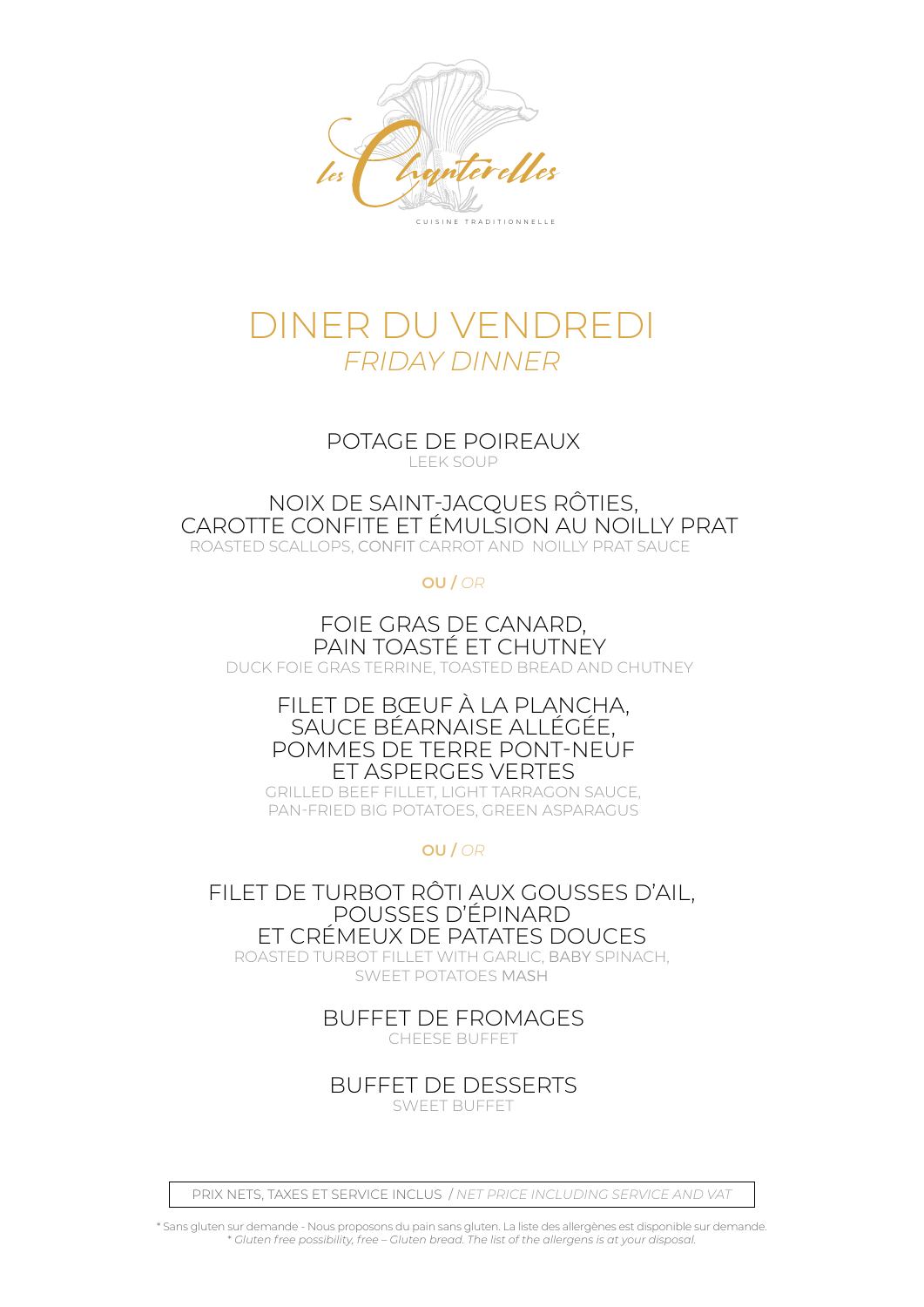

## DINER DU SAMEDI *SATURDAY DINNER*

POTAGE CRÉCY CARROT SOUP

#### ŒUF POCHÉ, CHAMPIGNONS SAUTÉS ET ÉMULSION POACHED EGG, PAN-FRIED MUSHROOMS AND ITS FOAM

#### **OU /** *OR*

SAUMON FUMÉ, BLINIS ET CRÈME LÉGÈRE HOME-MADE SMOKED SALMON, BLINIS AND LIGHT CREAM

### MAGRET DE CANARD, JUS AU MIEL, GRATINDAUPHINOIS ET TOMATE À LA PROVENÇALE

DUCK BREAST, HONEY JUICE, GRATIN DAUPHINOIS AND GRILLED TOMATOES

### **OU /** *OR*

MÉDAILLON LOTTE AU CURRY, RIZ PARFUMÉAU LAIT DE COCO ET ANANAS RÔTI ROASTED MONKFISH AND CURRY SAUCE, COCONUT MILK FLAVOURED RICE AND ROASTED PINEAPPLE

BUFFET DE FROMAGES

CHEESE BUFFET

BUFFET DE DESSERTS

SWEET BUFFET

PRIX NETS, TAXES ET SERVICE INCLUS / *NET PRICE INCLUDING SERVICE AND VAT*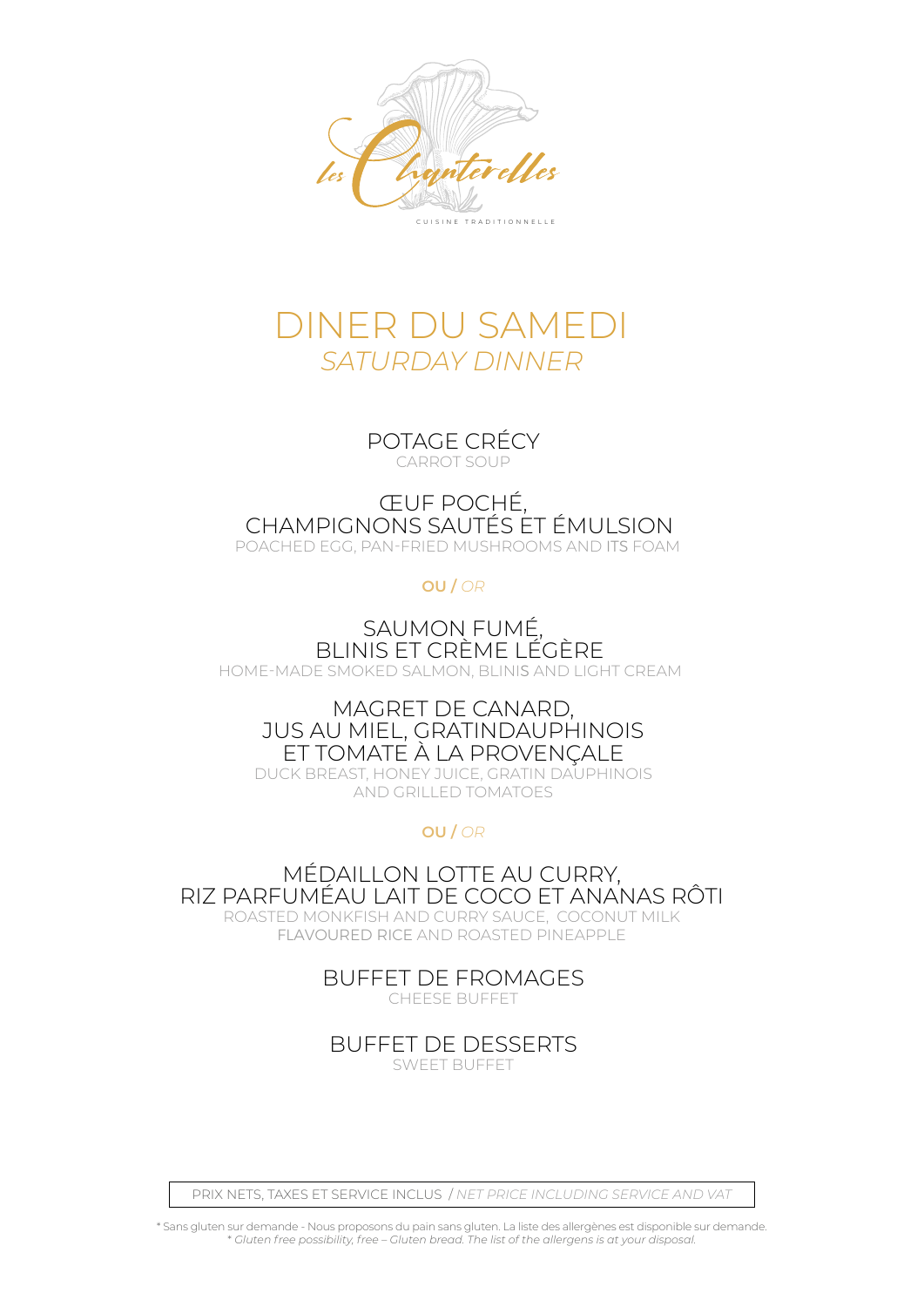

## DINER DU SAMEDI *SATURDAY DINNER*

#### SOUPE DE POISSON, ROUILLE ET CROÛTONS

FISH SOUP, ROUILLE SAUCE AND FRIED BREAD.

### SAINT MARCELLIN RÔTI AUX HERBES SUR TOAST

SAINT MARCELLIN CHEESE ROASTED WITH HERBS, SERVED ON A TOAST

**OU /** *OR*

#### •CARPACCIO DE SAUMON FUMÉ, PURÉE DE BETTERAVE ET MOUSSE DE CITRON VERT SMOKED SALMON CARPACCIO, MASHED BEETROOTS AND LIME FOAM

#### SUPRÊME DE VOLAILLE AUX CHAMPIGNONS, PURÉE DE VITTELOTTE ET JULIENNE DE LÉGUMES CHICKEN BREAST WITH MUSHROOMS, MASHED PURPLE POTATOES

AND VEGETABLES

**OU /** *OR*

FILET DE BAR CUIT MEUNIÈRE, BEURRE NANTAIS, GRATIN DE CROZETS SEA BASS AT "MEUNIÈRE" STYLE, SCHALLOTS-BUTTER SAUCE

AND CROZETS GRATIN

BUFFET DE FROMAGES

CHEESE BUFFET

BUFFET DE DESSERTS

SWEET BUFFET

PRIX NETS, TAXES ET SERVICE INCLUS / *NET PRICE INCLUDING SERVICE AND VAT*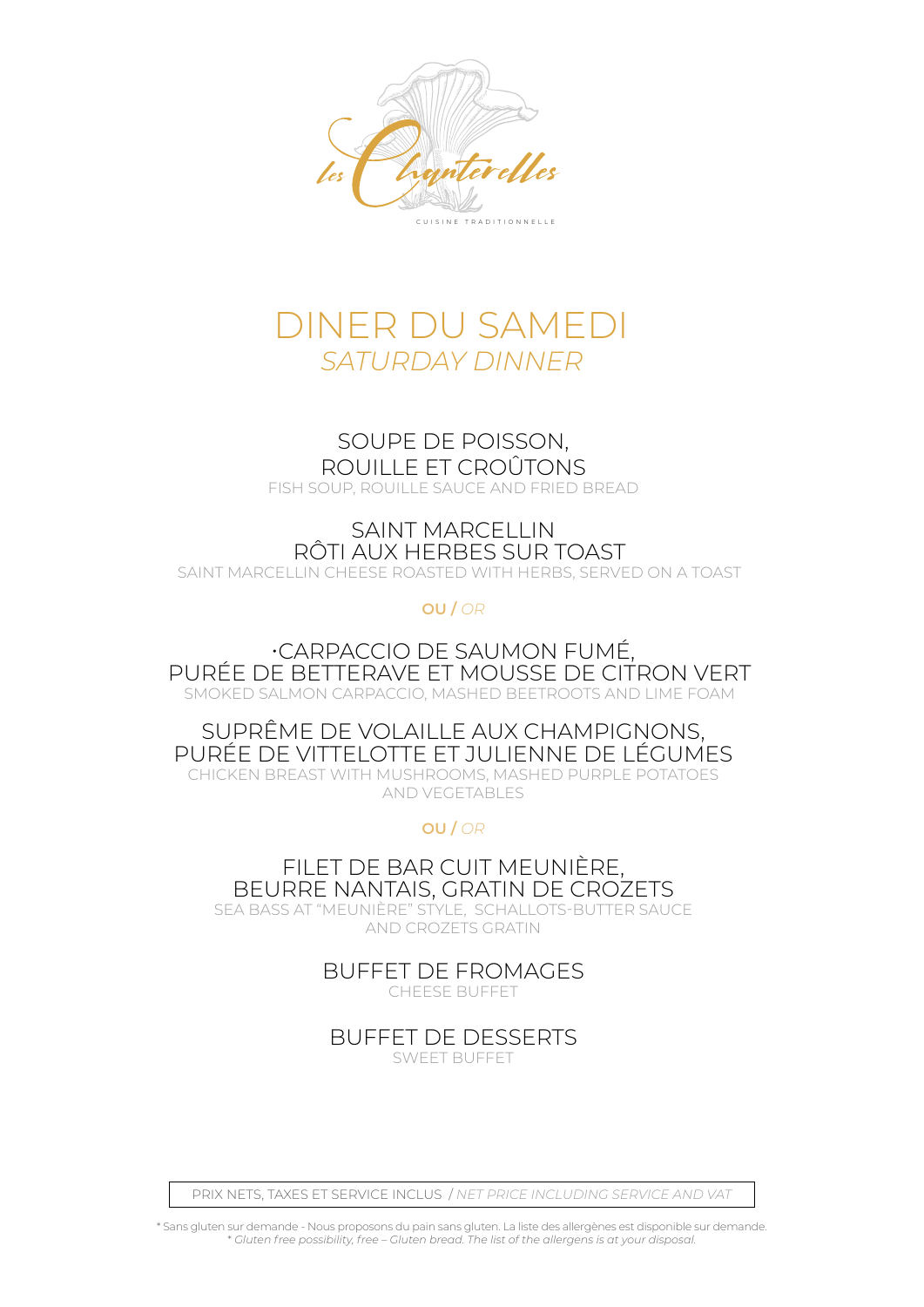

## DINER DU DIMANCHE *SUNDAY DINNER*

### CRÈME DE PANAIS

CREAM OF PARSNIP

SOUP

### CROTTIN DE CHÈVRE RÔTI ET CONFIT D'ÉCHALOTES

ROASTED GOAT CHEESE AND CONFIT SHALLOTS

### **OU /** *OR*

SALADE CÉSAR À LA VOLAILLE, VINAIGRETTE À L'AIL

CHICKEN CAESAR SALAD, GARLIC DRESSING

LONGE DE VEAU AUX AROMATES, OIGNONS GRELOTS ET POMME DE TERRE À L'AIL ET AU THYM VEAL LOIN WITH AROMATIC HERBS, JUICE, SMALL WHITE ONIONS, GARLIC AND THYME POTATOES

### **OU /** *OR*

DOS DE CABILLAUD CUIT MEUNIÈRE, RISOTTO D'ÉPAUTRE ET TOMATES CONFITES COD FISH FILLET "MEUNIÈRE" STYLE, LEMON-BUTTER SAUCE, SPELLED RISOTTO AND CANDIED TOMATOES

BUFFET DE FROMAGES

CHEESE BUFFET

BUFFET DE DESSERTS SWEET BUFFET

PRIX NETS, TAXES ET SERVICE INCLUS / *NET PRICE INCLUDING SERVICE AND VAT*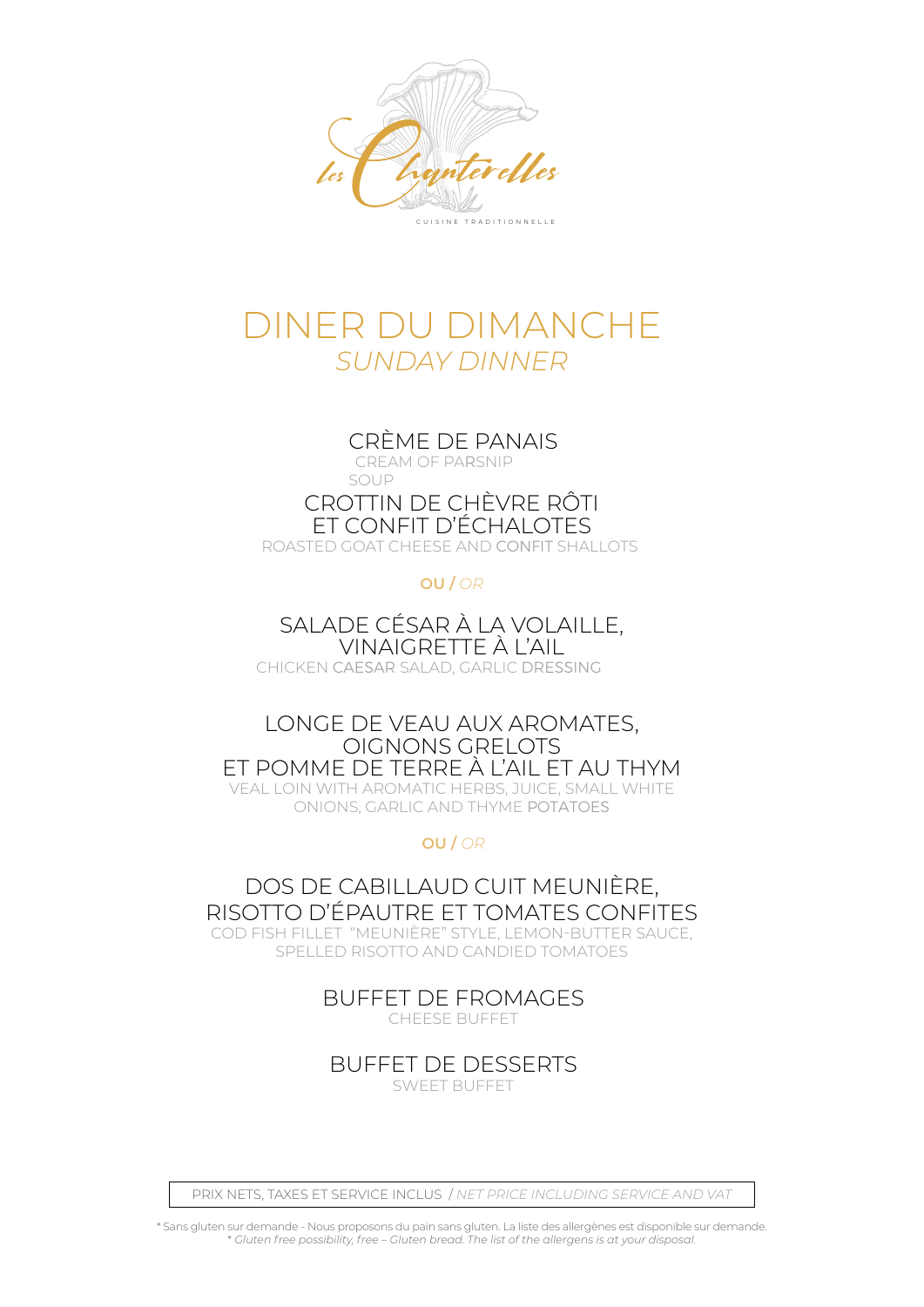

## DINER DU DIMANCHE *SUNDAY DINNER*

CRÈME DE CHAMPIGNONS

CREAM OF MUSHROOM SOUP

RISOTTO AUX ÉCREVISSES ET SON ÉMULSION CRAYFISH RISOTTO AND HIS FOAM

#### **OU /** *OR*

SALADE SAVOYARDE, CARMINE ET VINAIGRE DE XÉRÈS LOCAL MIXED SALAD, CARMINE AND SHERRY VINEGAR SAUCE

#### PAVÉ DE BŒUF SIMMENTHAL ET SAUCE VIGNERONNE,GRATIN DAUPHINOIS ET TOMATE PROVENÇALE

SIMMENTHAL BEEF STEAK AND RED WINE SAUCE, POTATOES GRATIN AND GRILLED TOMATOES

**OU /** *OR*

#### FILET DE DORADE MEUNIÈRE ET SAUCE PESTO, RAVIOLE TOMATE-MOZZARELLA, PURÉE DE PETITS POIS

SEA BREAM FILLET « MEUNIÈRE » STYLE AND PESTO SAUCE, TOMATO AND MOZZARELLA RAVIOLI, MASHED PEAS

BUFFET DE FROMAGES

CHEESE BUFFET

BUFFET DE DESSERTS

SWEET BUFFET

PRIX NETS, TAXES ET SERVICE INCLUS / *NET PRICE INCLUDING SERVICE AND VAT*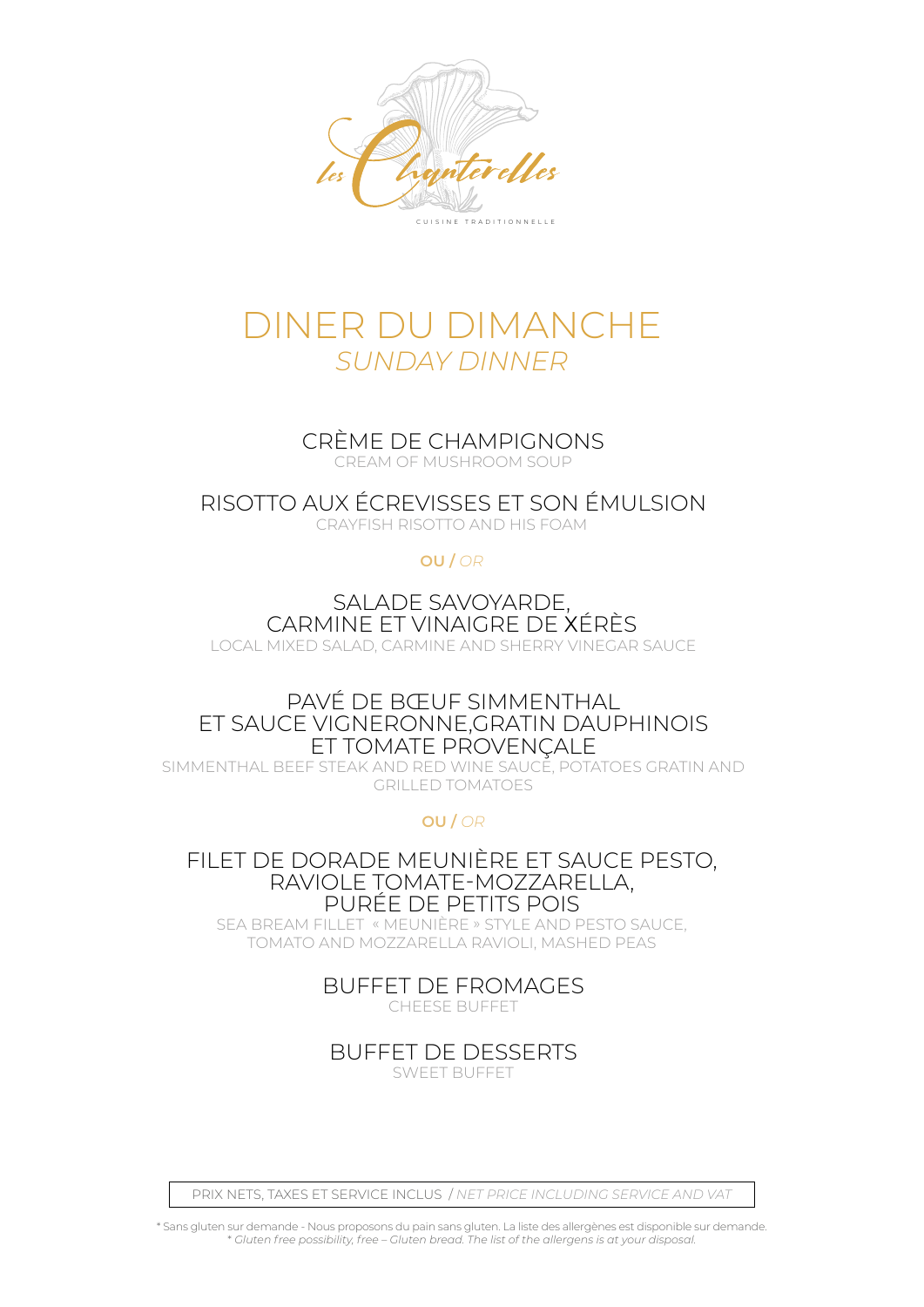

## DINER DU LUNDI *MONDAY DINNER*

### MENU VÉGÉTARIEN *VEGETARIAN MENU*

### MENU DES ENFANTS *CHILDREN'S MENU*

### CRÈME DE PETITS POIS

CREAM OF SMALL PEAS SOUP

. . . . . .

### TARTINE CROUSTILLANTE AUX LÉGUMES

CRUNCHY VEGETABLES TOAST

Ou / Or

### WOK DE NOUILLES CHINOISES AUX LÉGUMES

CHINESE NOODLES AND VEGETABLES WOK

BUFFET DE FROMAGES CHEESE BUFFET

. . . . . .

BUFFET DE DESSERTS SWEET BUFFET

### STEAK HACHÉ

OU SUPRÊME DE VOLAILLE, NUGGETS DE POULET OU NUGGETS DE POISSON Accompagné de frites ou riz ou pâtes ou légumes verts

MINCED STEAK, CHICKEN NUGGETS OR FISH NUGGETS, OR CHICKEN BREAST Served with French fries or rice or pasta or green vegetables

Ou / Or

### PENNE RIGATE CARBONARA OU PENNE RIGATE "BOLOGNESE"

PENNE RIGATE WITH CREAM AND BACON OR PENNE RIGATE "BOLOGNESE"

. . . . . .

BUFFET DE DESSERTS SWEET BUFFET

PRIX NETS, TAXES ET SERVICE INCLUS / *NET PRICE INCLUDING SERVICE AND VAT*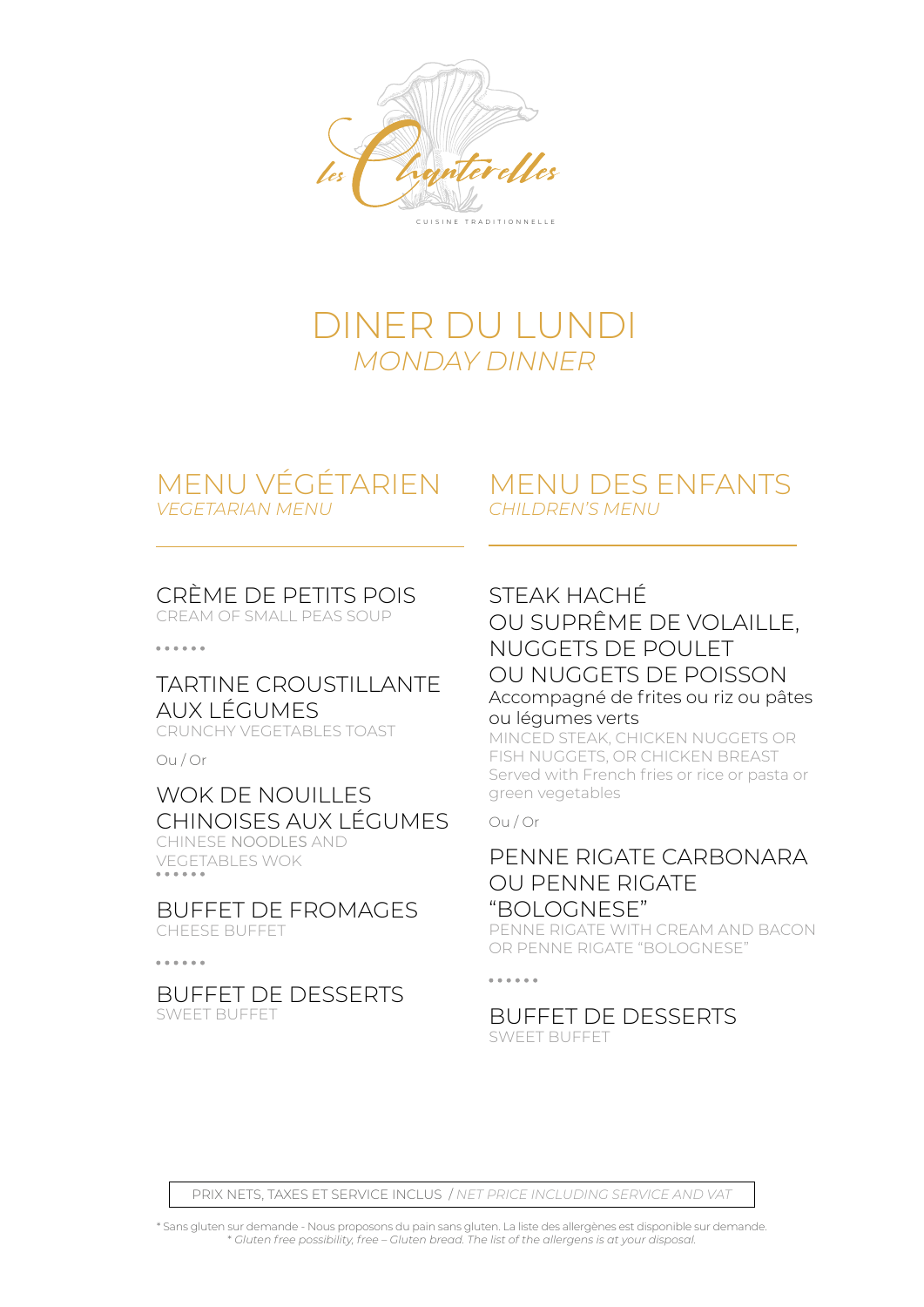

## DINER DU LUNDI *MONDAY DINNER*

### MENU VÉGÉTARIEN *VEGETARIAN MENU*

### MENU DES ENFANTS *CHILDREN'S MENU*

### CRÈME DE POTIRON

CREAM OF PUMPKIN SOUP

. . . . . .

#### TARTINE CROUSTILLANTE AUX LÉGUMES CRUNCHY VEGETABLES TOAST

Ou / Or

#### WOK DE NOUILLES CHINOISES AUX LÉGUMES CHINESE AND VEGETABLES WOK

#### . . . . . .

BUFFET DE FROMAGES CHEESE BUFFET

 $\cdots$ 

#### BUFFET DE DESSERTS SWEET BUFFET

### STEAK HACHÉ OU SUPRÊME DE VOLAILLE, NUGGETS DE POULET OU NUGGETS DE POISSON Accompagné de frites ou riz ou pâtes ou légumes verts

MINCED STEAK, CHICKEN NUGGETS OR FISH NUGGETS, OR CHICKEN BREAST Served with French fries or rice or pasta or green vegetables

#### Ou / Or

### PENNE RIGATE CARBONARA OU PENNE RIGATE "BOLOGNESE"

PENNE RIGATE WITH CREAM AND BACON OR PENNE RIGATE "BOLOGNESE"

. . . . . .

## BUFFET DE DESSERTS

SWEET BUFFET

PRIX NETS, TAXES ET SERVICE INCLUS / *NET PRICE INCLUDING SERVICE AND VAT*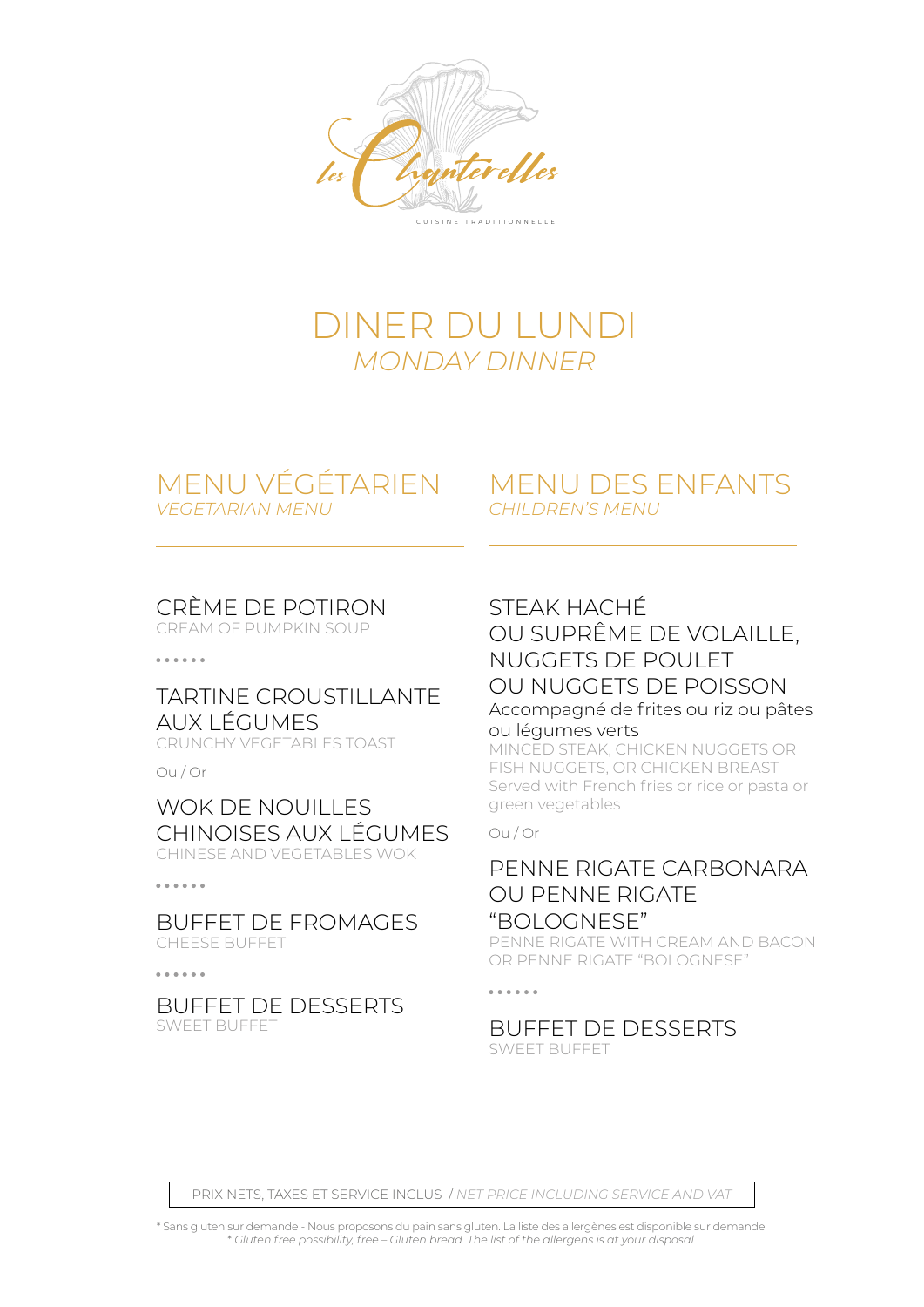

## DINER DU MARDI *TUESDAY DINNER*

## MENU VÉGÉTARIEN

*VEGETARIAN MENU*

### MENU DES ENFANTS *CHILDREN'S MENU*

### CRÈME DE CHÂTAIGNES ET BUTTERNUT

CREAM OF CHESNUT AND PUMPKIN SOUP

. . . . . .

### BEIGNETS DE COURGETTES, SALADE D'ENDIVES

#### ET NOIX

ZUCCHINI DOUGHNUTS, CHICORY AND WAI NUTS SALAD

 $\frac{1}{2}$ 

### CURRY DE PATATES DOUCES ET COURGETTES

SWEET POTATOES AND ZUCCHINI CURRY

. . . . . .

#### BUFFET DE FROMAGES CHEESE BUFFET

 $\frac{1}{2}$ 

BUFFET DE DESSERTS SWEET BUFFET

### STEAK HACHÉ OU SUPRÊME DE VOLAILLE, NUGGETS DE POULET OU NUGGETS DE POISSON Accompagné de frites ou riz ou pâtes ou légumes verts

MINCED STEAK, CHICKEN NUGGETS OR FISH NUGGETS, OR CHICKEN BREAST Served with French fries or rice or pasta or green vegetables

#### Ou / Or

. . . . . .

### PENNE RIGATE CARBONARA OU PENNE RIGATE "BOLOGNESE"

PENNE RIGATE WITH CREAM AND BACON OR PENNE RIGATE "BOLOGNESE"

#### BUFFET DE DESSERTS SWEET BUFFET

PRIX NETS, TAXES ET SERVICE INCLUS / *NET PRICE INCLUDING SERVICE AND VAT*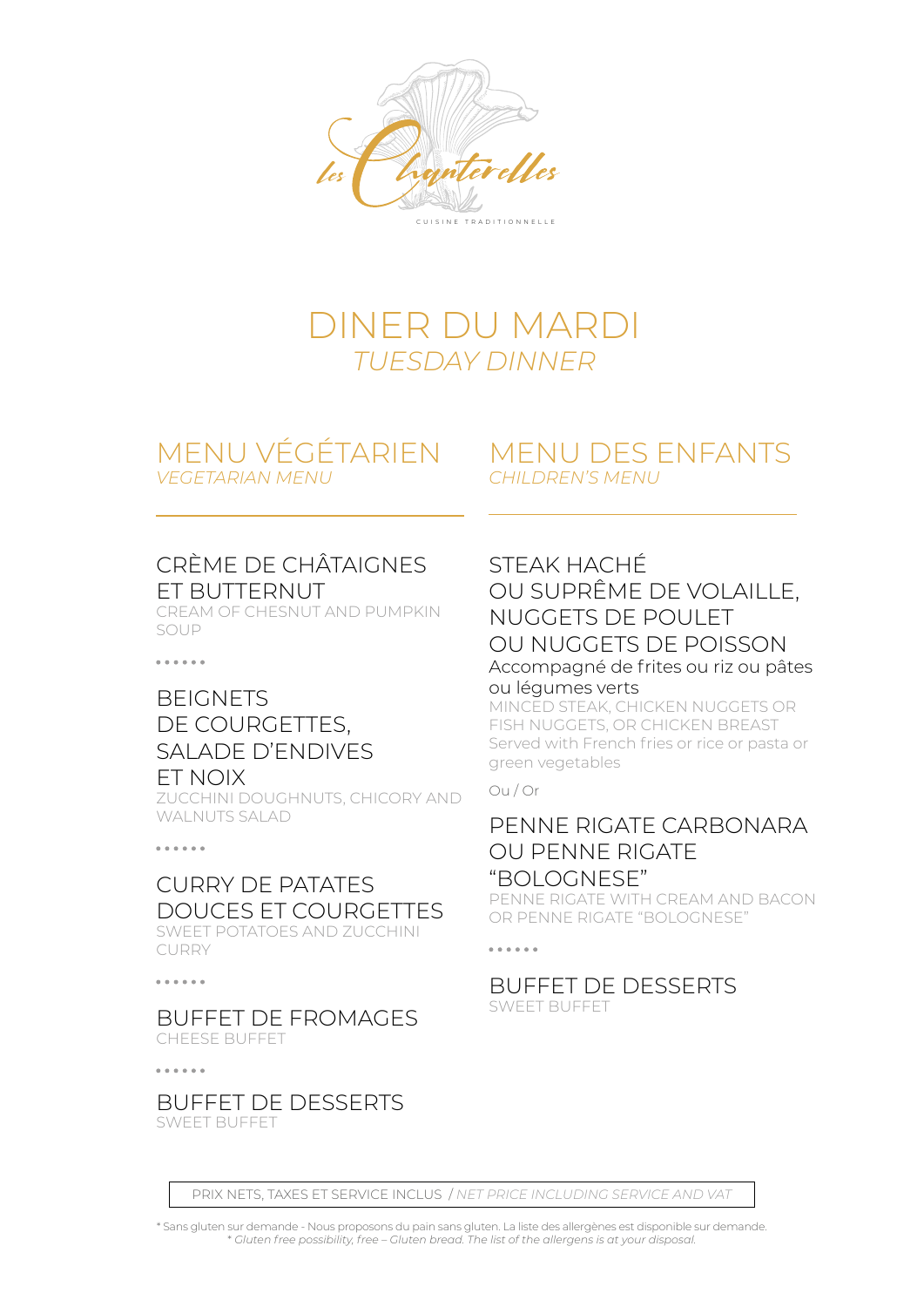

## DINER DU MARDI *TUESDAY DINNER*

### MENU VÉGÉTARIEN *VEGETARIAN MENU*

### MENU DES ENFANTS *CHILDREN'S MENU*

### CRÈME DE LÉGUMES

CREAM OF VEGETABLES SOUP

. . . . . .

### **BEIGNETS** DE COURGETTES, SALADE D'ENDIVES ET NOIX

ZUCCHINI DOUGHNUTS, CHICORY AND WALNUTS SALAD

. . . . . .

#### CURRY DE PATATES DOUCES ET COURGETTES SWEET POTATOES AND ZUCCHINI

CURRY

. . . . . .

#### BUFFET DE FROMAGES CHEESE BUFFET

. . . . . .

#### BUFFET DE DESSERTS SWEET BUFFET

### STEAK HACHÉ

#### OU SUPRÊME DE VOLAILLE, NUGGETS DE POULET OU NUGGETS DE POISSON Accompagné de frites ou riz ou pâtes ou légumes verts

MINCED STEAK, CHICKEN NUGGETS OR FISH NUGGETS, OR CHICKEN BREAST Served with French fries or rice or pasta or green vegetables

Ou / Or

### PENNE RIGATE CARBONARA OU PENNE RIGATE "BOLOGNESE"

PENNE RIGATE WITH CREAM AND BACON OR PENNE RIGATE "BOLOGNESE"

. . . . . .

#### BUFFET DE DESSERTS SWEET BUFFET

PRIX NETS, TAXES ET SERVICE INCLUS / *NET PRICE INCLUDING SERVICE AND VAT*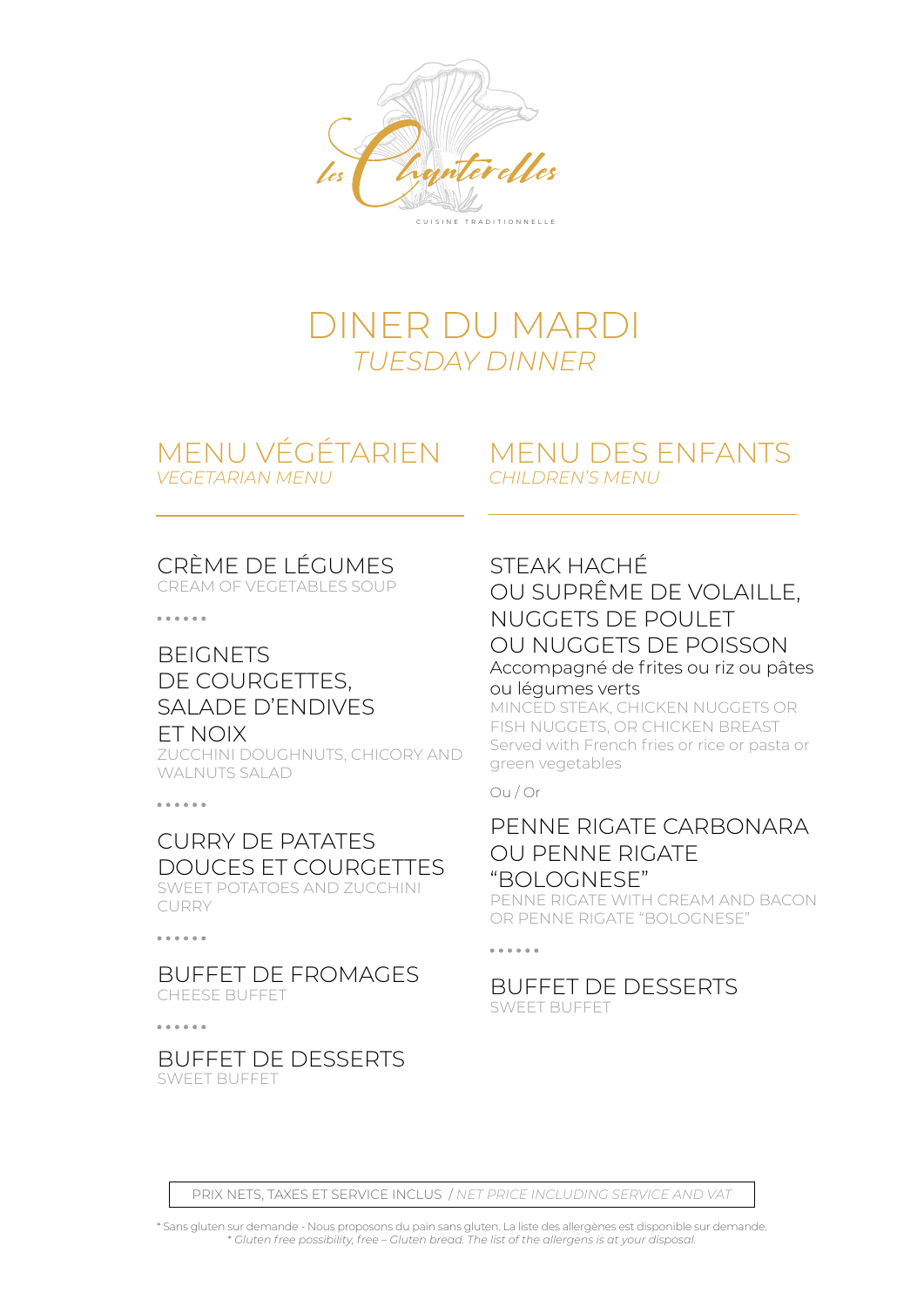

## DINER DU MERCREDI *WEDNESDAY DINNER*

### MENU VÉGÉTARIEN *VEGETARIAN MENU*

### MENU DES ENFANTS *CHILDREN'S MENU*

### CRÈME DE LÉGUMES

CREAM OF VEGETABLES SOUP

 $\frac{1}{2}$ 

### QUICHE AUX LÉGUMES

HOME-MADE VEGETABLE TART

 $\frac{1}{2}$ 

### GRATIN D'EPAUTRE A LA CREME VEGETALE

SPELLED GRATIN

BUFFET DE FROMAGES CHEESE BUFFET

. . . . . .

#### BUFFET DE DESSERTS SWEET BUFFET

### STEAK HACHÉ

OU SUPRÊME DE VOLAILLE, NUGGETS DE POULET OU NUGGETS DE POISSON Accompagné de frites ou riz ou pâtes ou légumes verts

MINCED STEAK, CHICKEN NUGGETS OR FISH NUGGETS, OR CHICKEN BREAST Served with French fries or rice or pasta or green vegetables

#### Ou / Or

### PENNE RIGATE CARBONARA OU PENNE RIGATE "BOLOGNESE"

PENNE RIGATE WITH CREAM AND BACON OR PENNE RIGATE "BOLOGNESE"

#### . . . . . .

#### BUFFET DE DESSERTS SWEET BUFFET

PRIX NETS, TAXES ET SERVICE INCLUS / *NET PRICE INCLUDING SERVICE AND VAT*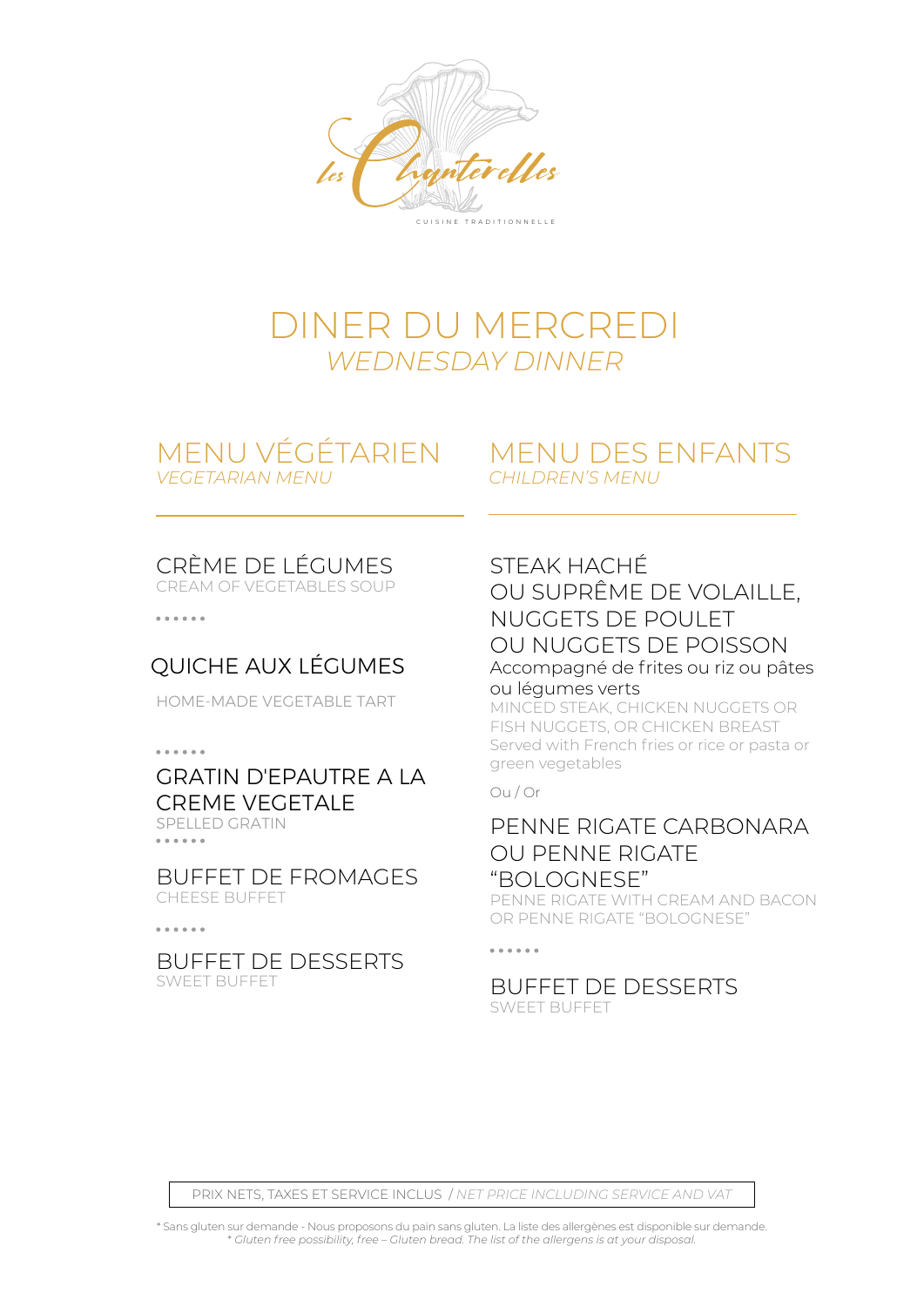

## DINER DU MERCREDI *WEDNESDAY DINNER*

# *VEGETARIAN MENU*

### MENU VÉGÉTARIEN MENU DES ENFANTS *CHILDREN'S MENU*

### CRÈME DE PANAIS

PARSNIP CREAM SOUP

. . . . . .

### QUICHE AUX LÉGUMES

HOME-MADE VEGETABLE QUICHE

 $\frac{1}{2}$ 

### GRATIN D'EPAUTRE ET CREME VEGETALE

SPELLED GRATIN . . . . . .

BUFFET DE FROMAGES CHEESE BUFFET

. . . . . .

BUFFET DE DESSERTS SWEET BUFFET

### STEAK HACHÉ

#### OU SUPRÊME DE VOLAILLE, NUGGETS DE POULET OU NUGGETS DE POISSON Accompagné de frites ou riz ou pâtes ou légumes verts

MINCED STEAK, CHICKEN NUGGETS OR FISH NUGGETS, OR CHICKEN BREAST Served with French fries or rice or pasta or green vegetables

#### Ou / Or

### PENNE RIGATE CARBONARA OU PENNE RIGATE "BOLOGNESE"

PENNE RIGATE WITH CREAM AND BACON OR PENNE RIGATE "BOLOGNESE"

#### . . . . . .

#### BUFFET DE DESSERTS SWEET BUFFET

PRIX NETS, TAXES ET SERVICE INCLUS / *NET PRICE INCLUDING SERVICE AND VAT*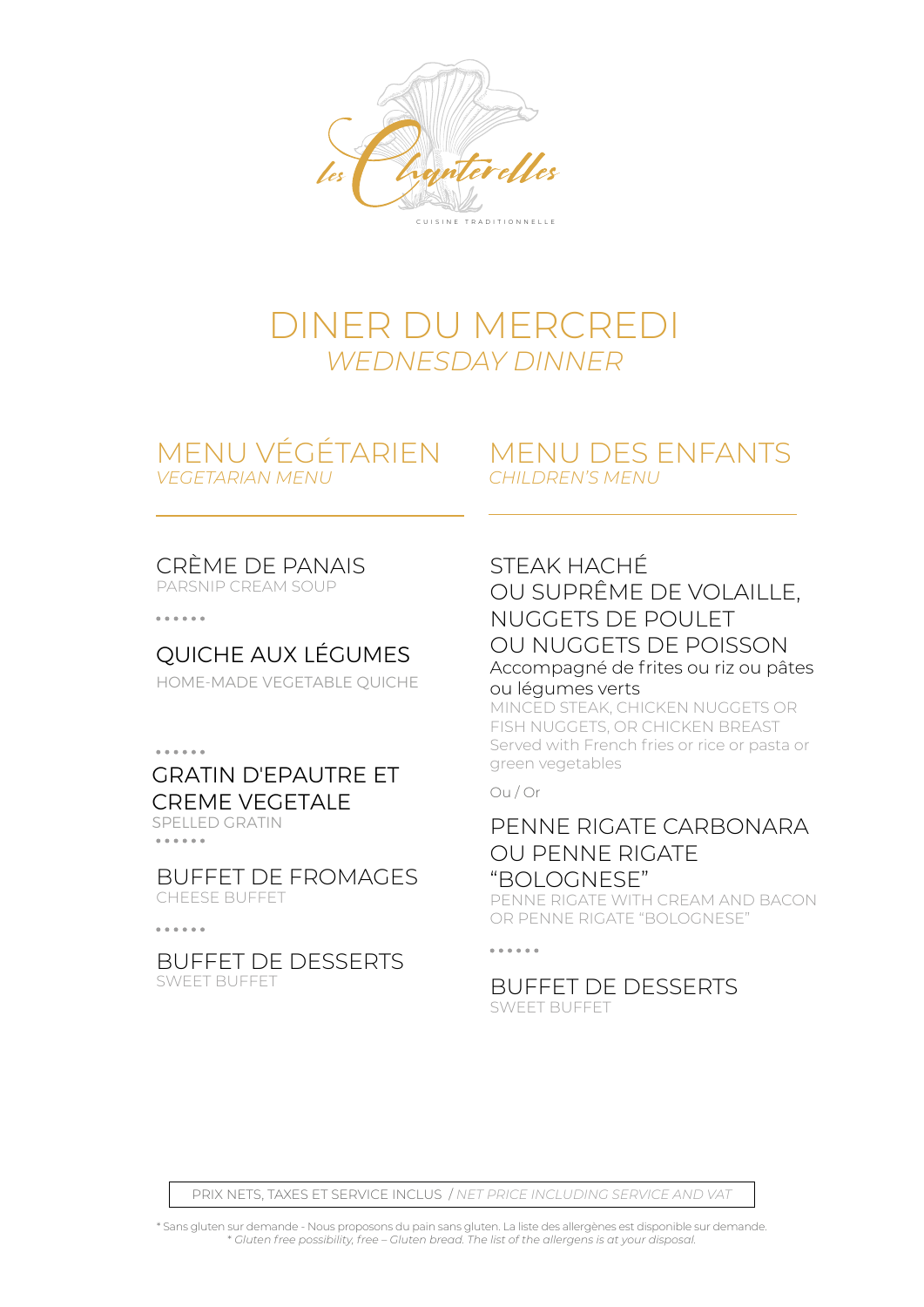



# *VEGETARIAN MENU*

### MENU VÉGÉTARIEN MENU DES ENFANTS *CHILDREN'S MENU*

### CRÈME DE POTIRON

CREAM OF PUMPKIN SOUP

 $\frac{1}{2}$ 

TARTE FINE AUX TOMATES TOMATO TART

. . . . . .

### MOUSSAKA VÉGÉTALE, **MESCLUN**

VEGETABLE MOUSSAKA AND SALAD

BUFFET DE FROMAGES CHEESE BUFFET

BUFFET DE DESSERTS SWEET BUFFET

### STEAK HACHÉ

OU SUPRÊME DE VOLAILLE, NUGGETS DE POULET OU NUGGETS DE POISSON Accompagné de frites ou riz ou pâtes ou légumes verts

MINCED STEAK, CHICKEN NUGGETS OR FISH NUGGETS, OR CHICKEN BREAST Served with French fries or rice or pasta or green vegetables

Ou / Or

### PENNE RIGATE CARBONARA OU PENNE RIGATE "BOLOGNESE"

PENNE RIGATE WITH CREAM AND BACON OR PENNE RIGATE "BOLOGNESE"

. . . . . .

#### BUFFET DE DESSERTS SWEET BUFFET

PRIX NETS, TAXES ET SERVICE INCLUS / *NET PRICE INCLUDING SERVICE AND VAT*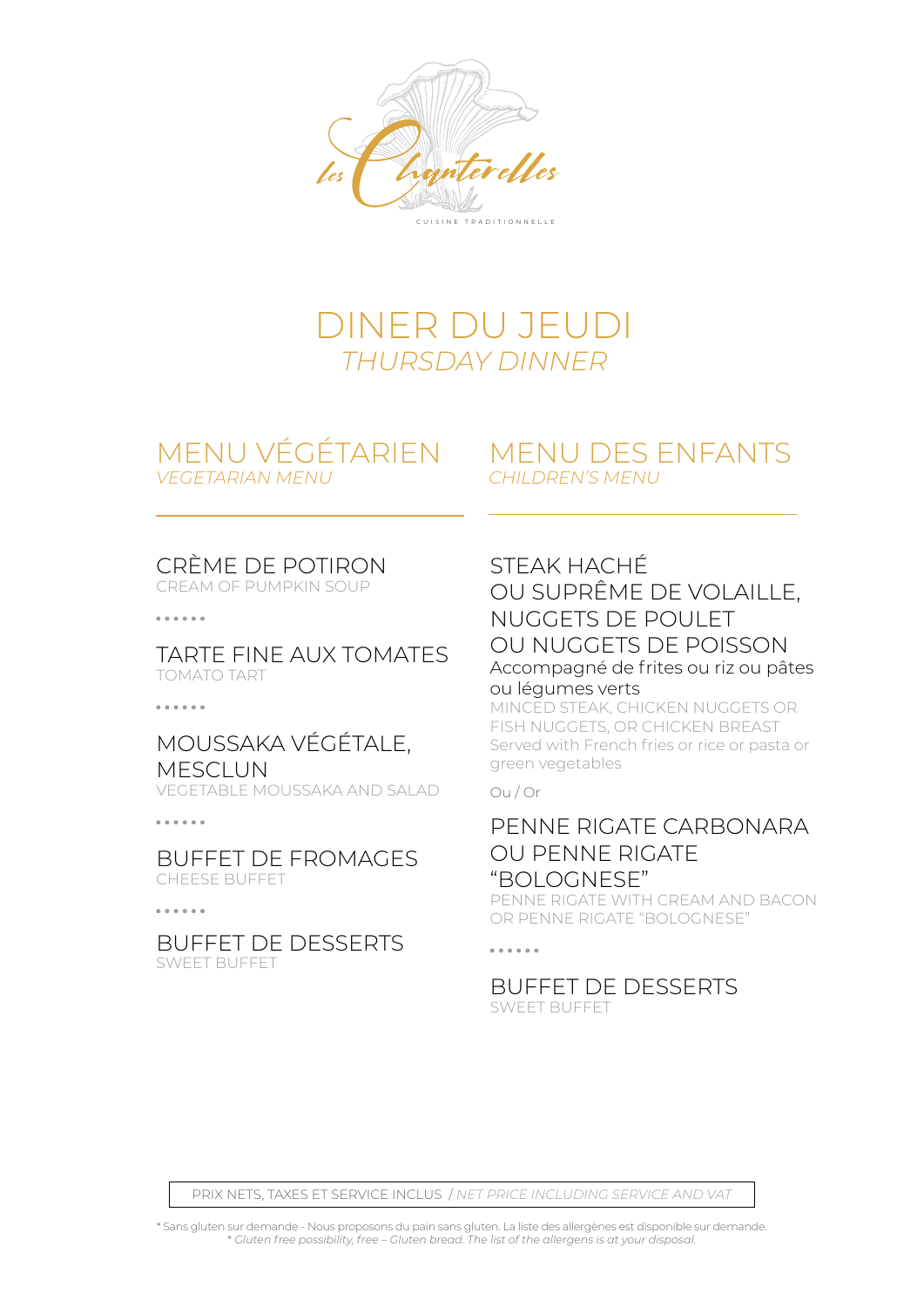

## DINER DU JEUDI *THURSDAY DINNER*

### MENU VÉGÉTARIEN *VEGETARIAN MENU*

### MENU DES ENFANTS *CHILDREN'S MENU*

### CRÈME DE LENTILLES **CORAIL**

CREAM OF CORAIL LENTILS SOUP

#### TARTE FINE AUX TOMATES TOMATO TART

. . . . . .

### MOUSSAKA VÉGÉTALE, MESCLUN

VEGETABLE MOUSSAKA AND SALAD

 $\frac{1}{2}$ 

#### BUFFET DE FROMAGES CHEESE BUFFET

 $\frac{1}{2}$ 

BUFFET DE DESSERTS SWEET BUFFET

### STEAK HACHÉ

#### OU SUPRÊME DE VOLAILLE, NUGGETS DE POULET OU NUGGETS DE POISSON Accompagné de frites ou riz ou pâtes ou légumes verts

MINCED STEAK, CHICKEN NUGGETS OR FISH NUGGETS, OR CHICKEN BREAST Served with French fries or rice or pasta or green vegetables

#### Ou / Or

### PENNE RIGATE CARBONARA OU PENNE RIGATE "BOLOGNESE"

PENNE RIGATE WITH CREAM AND BACON OR PENNE RIGATE "BOLOGNESE"

#### . . . . . .

#### BUFFET DE DESSERTS SWEET BUFFET

PRIX NETS, TAXES ET SERVICE INCLUS / *NET PRICE INCLUDING SERVICE AND VAT*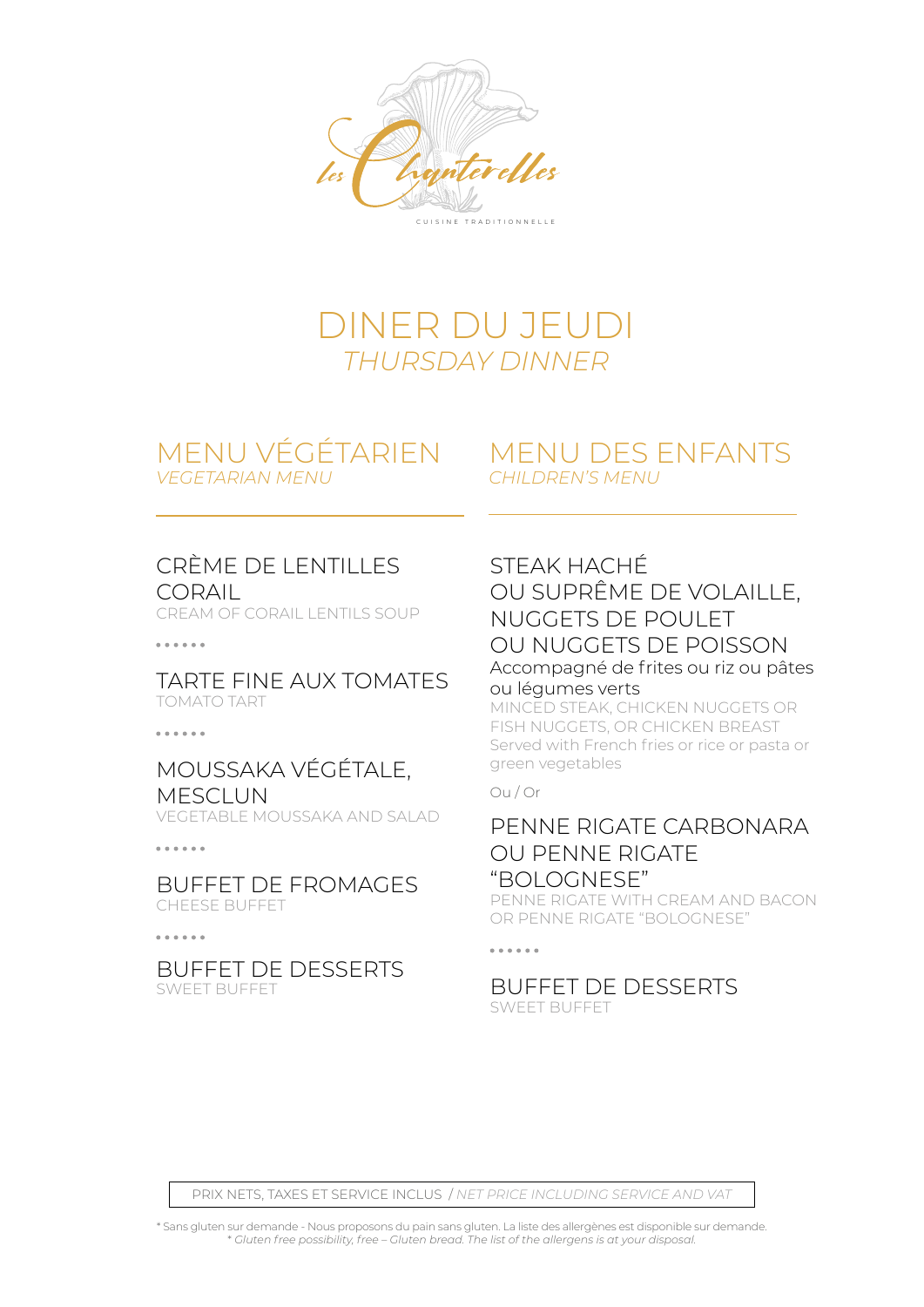

## DINER DU VENDREDI *FRIDAY DINNER*

### MENU VÉGÉTARIEN *VEGETARIAN MENU*

### MENU DES ENFANTS *CHILDREN'S MENU*

#### POTAGE AUX POIREAUX LEEK SOUP

. . . . . .

#### CEVICHE VÉGÉTARIEN ET COULIS DE BASILIC VEGETARIAN CEVICHE AND BASIL SAUCE

. . . . . .

#### BUDDHA BOWL, POUSSE D'ÉPINARDS ET POTIMARRONS GRILLÉS BUDDHA BOWL, SPINACH AND GRILLED PUMPKIN

. . . . . .

BUFFET DE FROMAGES CHEESE BUFFET

. . . . . .

#### BUFFET DE DESSERTS SWEET BUFFET

### STEAK HACHÉ OU SUPRÊME DE VOLAILLE, NUGGETS DE POULET OU NUGGETS DE POISSON Accompagné de frites ou riz ou pâtes

ou légumes verts

MINCED STEAK, CHICKEN NUGGETS OR FISH NUGGETS, OR CHICKEN BREAST Served with French fries or rice or pasta or green vegetables

#### Ou / Or

### PENNE RIGATE CARBONARA OU PENNE RIGATE "BOLOGNESE"

PENNE RIGATE WITH CREAM AND BACON OR PENNE RIGATE "BOLOGNESE"

#### . . . . . .

#### BUFFET DE DESSERTS SWEET BUFFET

PRIX NETS, TAXES ET SERVICE INCLUS / *NET PRICE INCLUDING SERVICE AND VAT*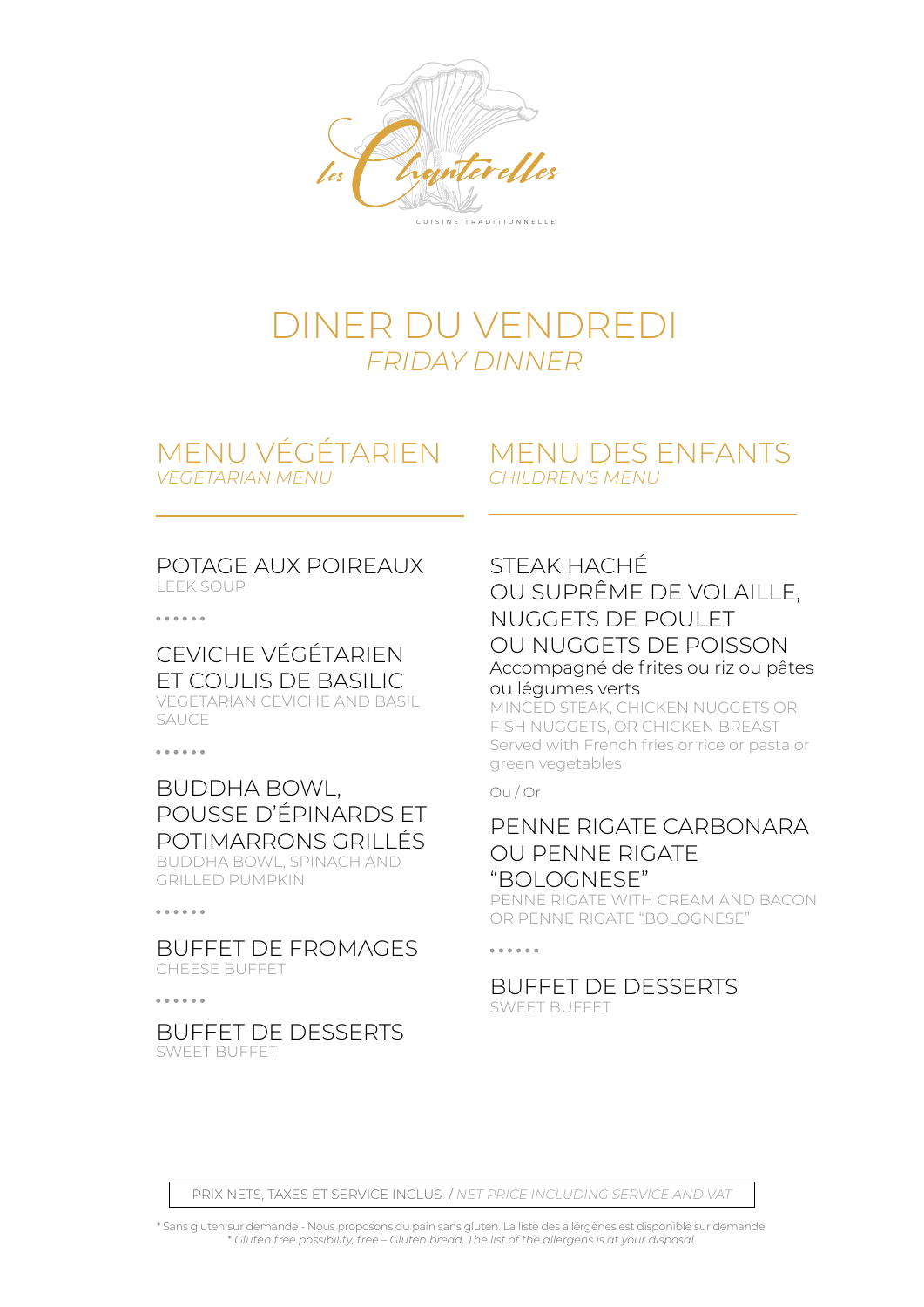

## DINER DU SAMEDI *SATURDAY DINNER*

# *VEGETARIAN MENU*

### MENU VÉGÉTARIEN MENU DES ENFANTS *CHILDREN'S MENU*

## POTAGE CRÉCY

CARROT SOUP

 $\frac{1}{2}$ 

### FALAFELS ET CRÈME AUX HERBES

FALAFELS BOWLS AND HERBS CREAM

. . . . . .

#### RISOTTO AUX LÉGUMES VEGETABLES RISOTTO . . . . . .

BUFFET DE FROMAGES CHEESE BUFFET

 $\frac{1}{2}$ 

BUFFET DE DESSERTS SWEET BUFFET

### STEAK HACHÉ

#### OU SUPRÊME DE VOLAILLE, NUGGETS DE POULET OU NUGGETS DE POISSON Accompagné de frites ou riz ou pâtes ou légumes verts

MINCED STEAK, CHICKEN NUGGETS OR FISH NUGGETS, OR CHICKEN BREAST Served with French fries or rice or pasta or green vegetables

#### Ou / Or

### PENNE RIGATE CARBONARA OU PENNE RIGATE "BOLOGNESE"

PENNE RIGATE WITH CREAM AND BACON OR PENNE RIGATE "BOLOGNESE"

#### . . . . . .

#### BUFFET DE DESSERTS SWEET BUFFET

PRIX NETS, TAXES ET SERVICE INCLUS / *NET PRICE INCLUDING SERVICE AND VAT*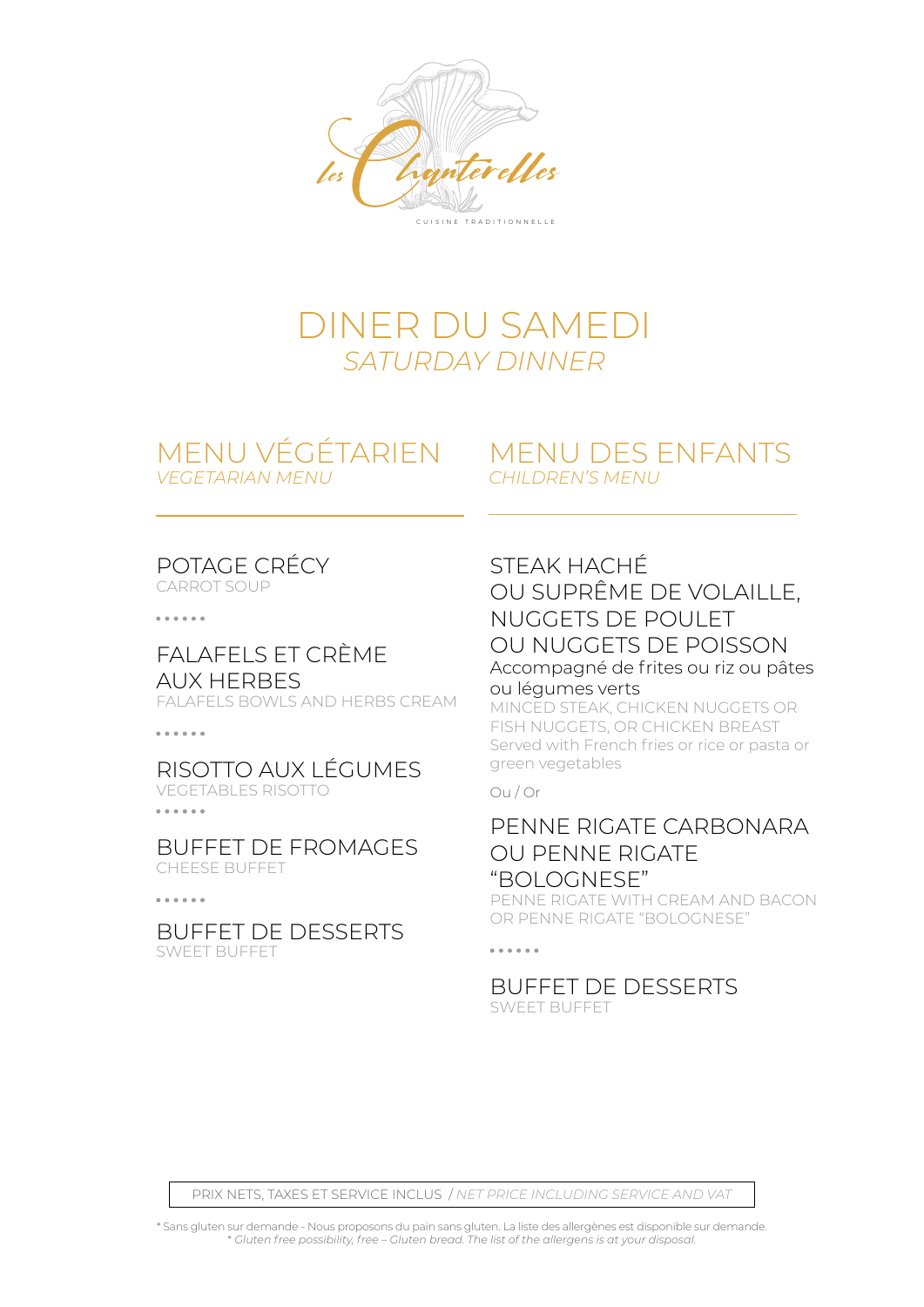

## DINER DU DIMANCHE *SUNDAY DINNER*

### MENU VÉGÉTARIEN *VEGETARIAN MENU*

### MENU DES ENFANTS *CHILDREN'S MENU*

### CRÈME DE CHAMPIGNONS

CREAM OF MUSHROOM SOUP

 $\frac{1}{2}$ 

TARTARE DE LÉGUMES AUX AGRUMES VEGETABLE TARTARE AND CITRUS

. . . . . .

### MIJOTÉ DE LENTILLES CORAIL ET TOFU AUX ÉPICES

LENTILS STEW AND TOFU WITH SPICES

#### . . . . . .

BUFFET DE FROMAGES CHEESE BUFFET

. . . . . .

BUFFET DE DESSERTS SWEET BUFFET

### STEAK HACHÉ

OU SUPRÊME DE VOLAILLE, NUGGETS DE POULET OU NUGGETS DE POISSON Accompagné de frites ou riz ou pâtes ou légumes verts

MINCED STEAK, CHICKEN NUGGETS OR FISH NUGGETS, OR CHICKEN BREAST Served with French fries or rice or pasta or green vegetables

#### Ou / Or

### PENNE RIGATE CARBONARA OU PENNE RIGATE "BOLOGNESE"

PENNE RIGATE WITH CREAM AND BACON OR PENNE RIGATE "BOLOGNESE"

#### . . . . . .

#### BUFFET DE DESSERTS SWEET BUFFET

PRIX NETS, TAXES ET SERVICE INCLUS / *NET PRICE INCLUDING SERVICE AND VAT*